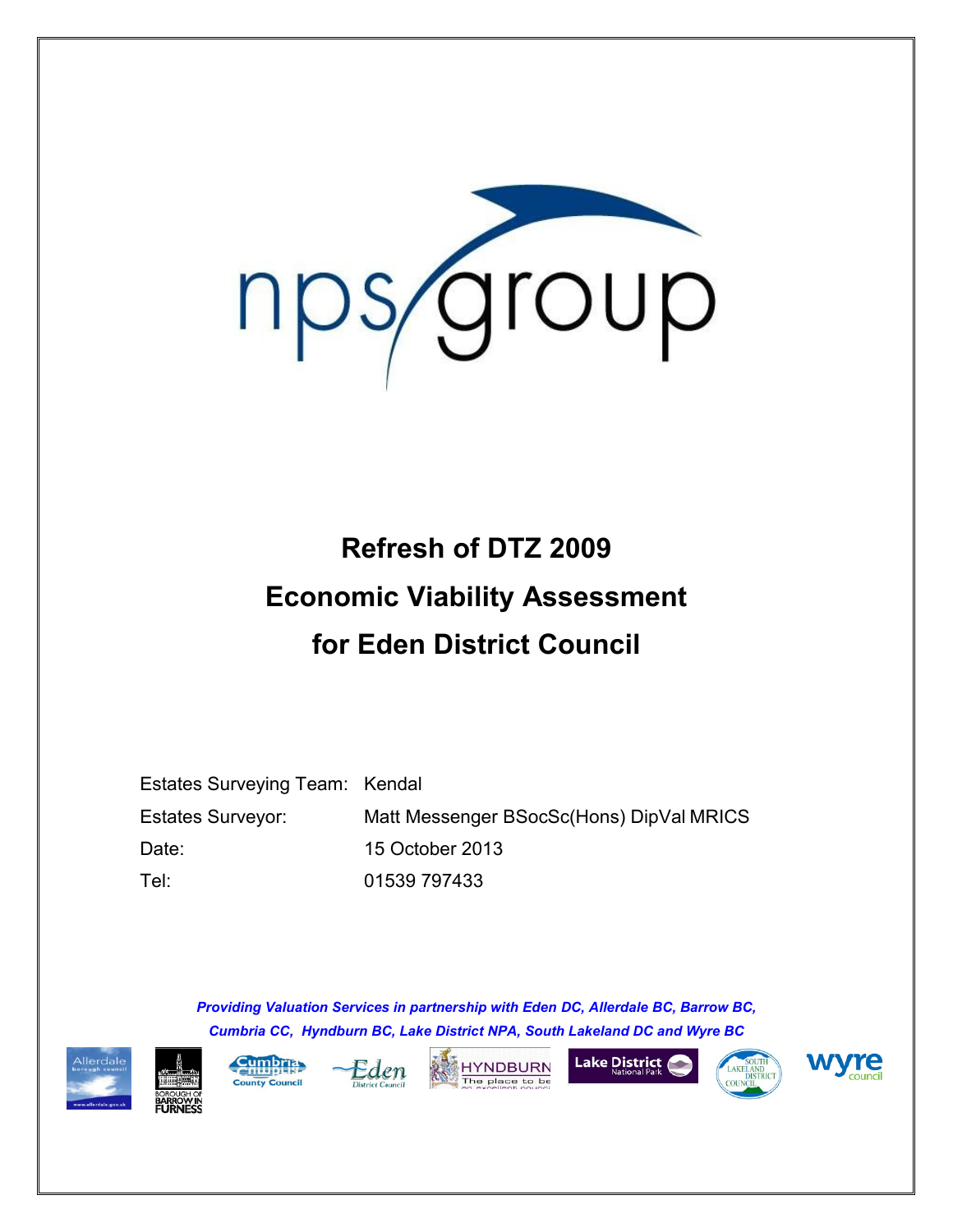# **Contents**

- Section 1: Context
- Section 2: Method
- Section 3: Commentary on Updated Assumptions
- Section 4: Commentary on 2013 Site Viability Results
- Section 5: Publication and other uses
- Appendix 1: Economic Viability Assessment Baseline Assumptions NPS 2013 Update
- Appendix 2: Summary Results Arising from NPS DCF Residual Valuation Assessment (2013 Baseline Assumptions)
- Appendix 3: Average House Price and Floor Area Analysis
- Appendix 4: Comparison of NPS and DTZ Average Sale Price and Floor Area Assumptions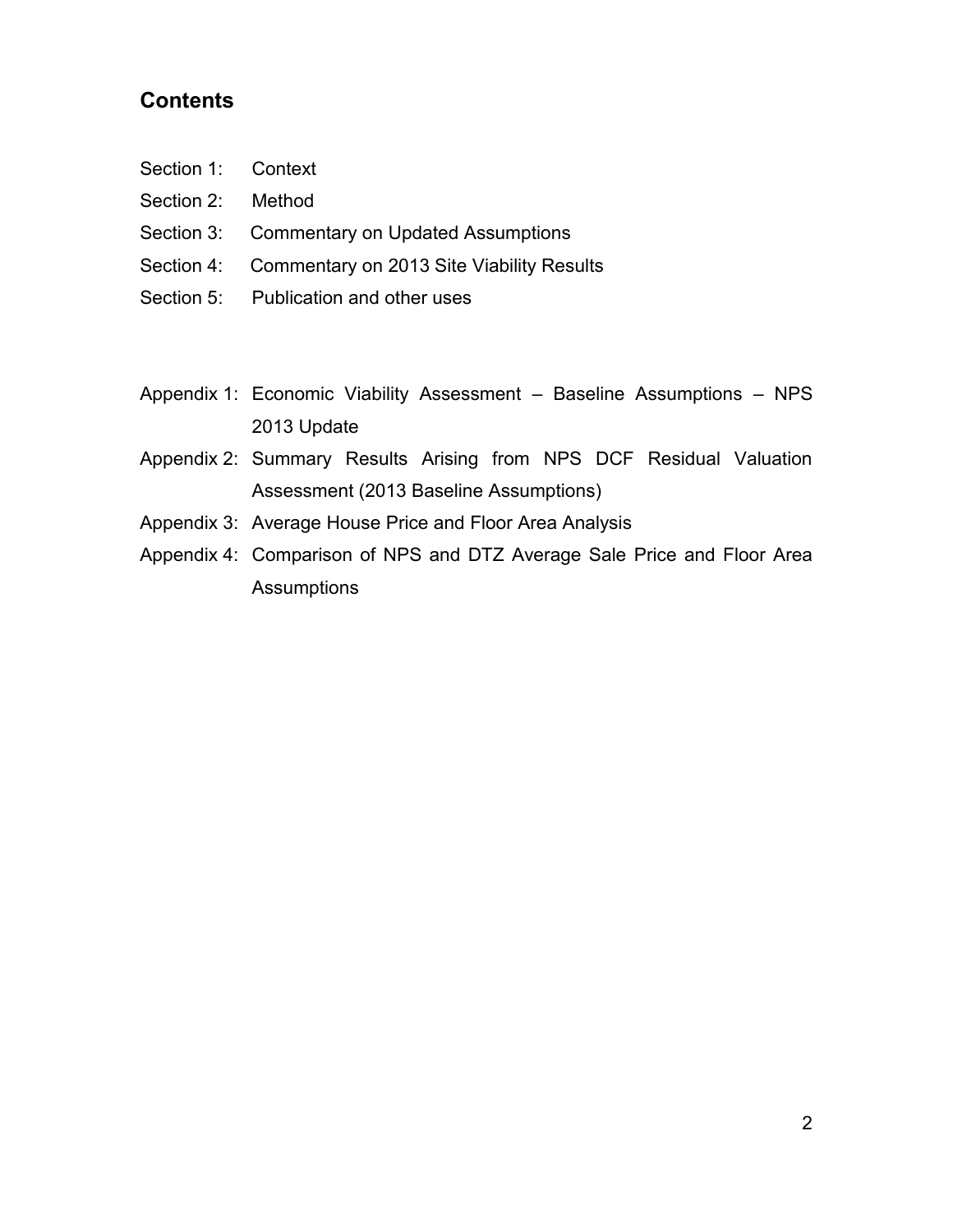# **Section 1: Context**

- 1.1 In 2009 Eden District Council ("EDC") commissioned DTZ to undertake an Affordable Housing Economic Viability Assessment ("AHEVA") for Eden District.
- 1.2 EDC"s Core Strategy was submitted to the Secretary of State for examination in April 2009. At the Pre-Hearing meeting held in July 2009, EDC agreed with the Inspector to provide an AHEVA in support of the Council"s affordable housing policy (CS10) and reschedule the hearing session on this policy to December 2009. The aim of the AHEVA was to assess the viability of the baseline affordable housing policy as drafted within the Core Strategy, and develop an effective means of assessing an appropriate and justifiable affordable housing target in the District.
- 1.3 The completed DTZ study formed a key part of the Core Strategy examination evidence base and ultimately led to approval by the Core Strategy Inspector of EDCs affordable housing policy, which requires that in appropriate and relevant circumstances all new developments of sites within EDC's area of planning control will include a set level of affordable housing – details of which are found within the Council"s "Core Strategy Development Plan Document'  $1$ . The relevant policy extract is reproduced below:

<sup>1</sup> - for further details see http://www.eden.gov.uk/planning-and-development/eden*local-development-framework/development-plan-documents/core-strategy-dpd/*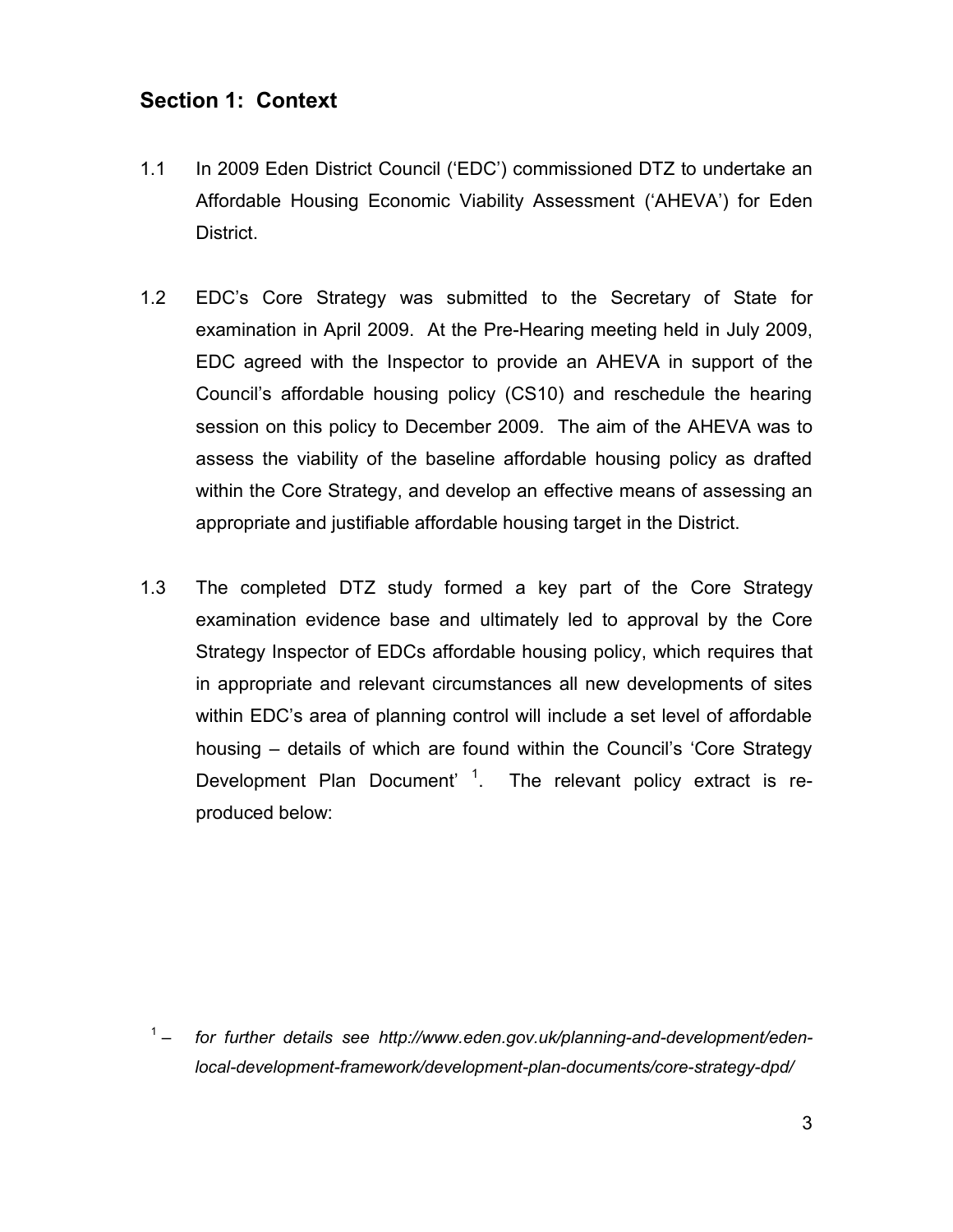## *CS10 Affordable Housing*

*2. The range of circumstances in which affordable housing will be required to be provided in private sector developments is as follows:* 

*a) The Council aspires to a target of 30% affordable share of each development above the minimum size threshold of 4 units, but recognises that this may be difficult in a recession. It also notes that the overarching target of at least 50 units per annum might partly be met through contributions lower than 30%. The Council may accordingly require a site based viability assessment to justify variance from that proportion.*

1.4 As it is now four years since completion of the DTZ study EDC have requested that NPS Property Consultants Ltd ("NPS") – its valuation agent – provide a professional opinion on whether the assumptions used and conclusions reached in the DTZ study remain appropriate.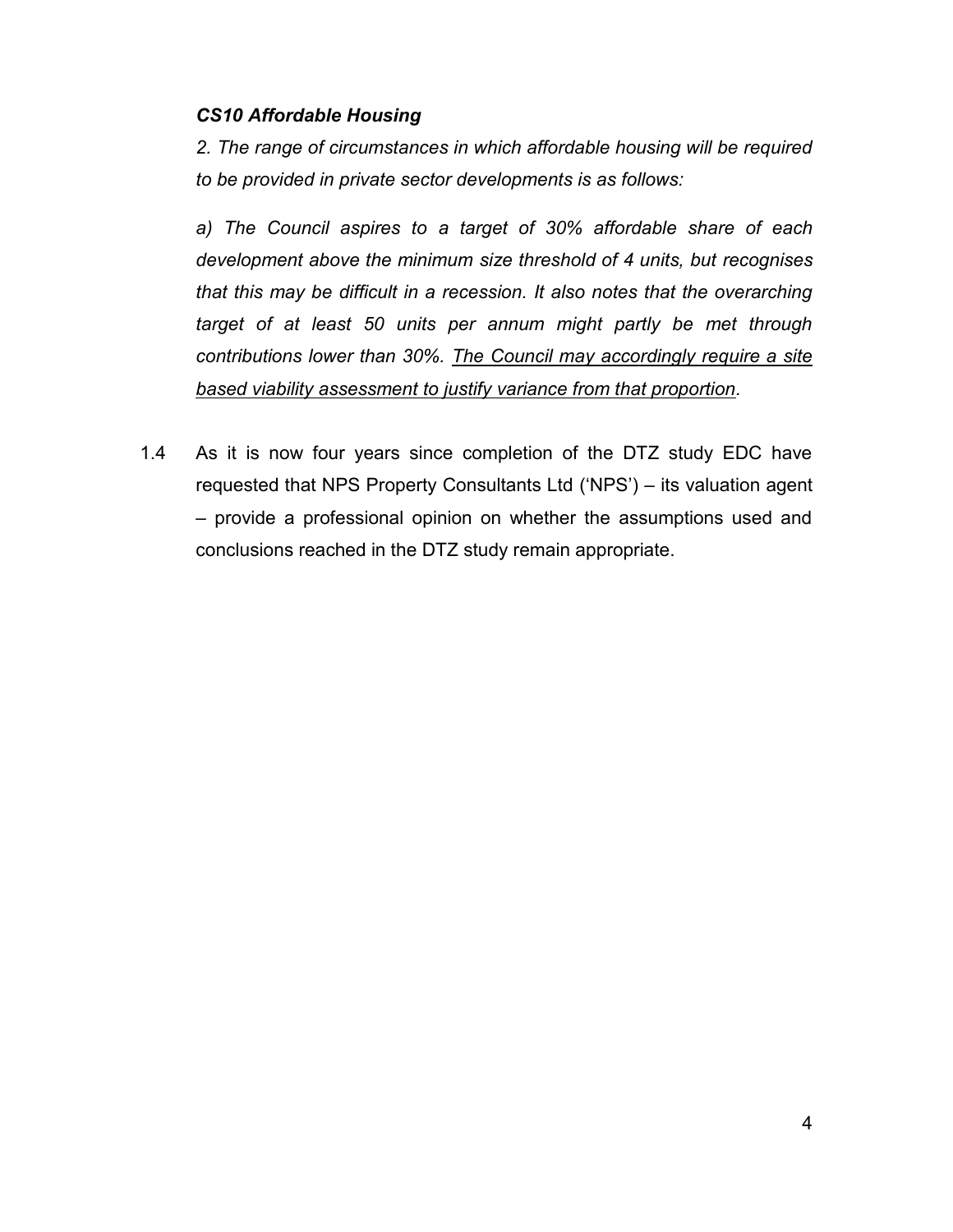# **Section 2: Method**

- 2.1 In order to provide a professional opinion on whether the assumptions used and conclusions reached in the DTZ study remain appropriate NPS:
	- (i) Itemised each of the assumptions and variables used in the DTZ 2009 study.
	- (ii) Undertook detailed market research, relevant analysis and testing to ascertain what the DTZ assumptions and variables would have been if their study had been undertaken in 2013, as opposed to 2009.
	- (iii) Agreed the updated 2013 assumptions and variables with relevant officers of EDC.
- 2.2 A summary of NPS"s findings arising from the actions described above (2.1) and assumptions duly adopted are set out in **Appendix 1**. An accompanying commentary is provided in Section 3 of this report.
- 2.3 NPS went on to feed the updated 2013 assumptions and variables into a standard development appraisal Discounted Cash Flow (DCF) model – commonplace in the development industry and mirroring the approach used in the DTZ 2009 study – in order to ascertain the viability of a broad range of development scenarios representative of the type of sites that have and are likely to come forward for development within the District. The results of this exercise are set out in **Appendix 2**. An accompanying commentary on the implications of these findings is provided in Section 4 of this report.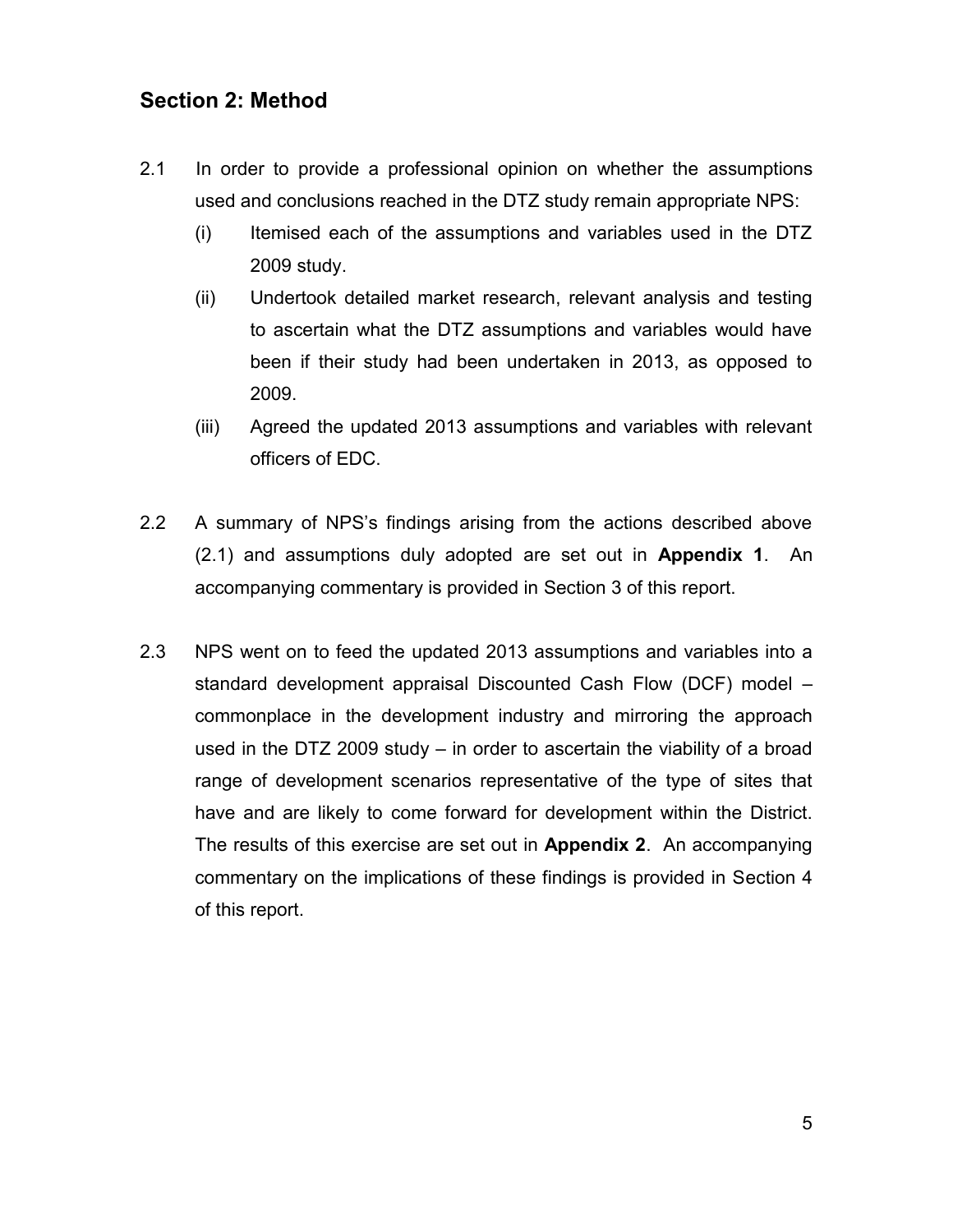# **Section 3: Commentary on Updated Assumptions**

## **Valuation Date**

3.1 It should be stated that NPS"s updated analysis of DTZ"s assumptions was prepared during August 2013. DTZ"s original work was carried out in June 2009. Data on land values, sales prices and number of other variables are dynamic, always changing and any study can only provide a snapshot of viability. This should remain an important consideration when reviewing the work of DTZ and the subsequent updated assumptions put forward by NPS.

## **Study Areas**

- 3.2 In order to be consistent with EDC"s Strategic Housing Market Assessment (SHMA) DTZ tested sites within the three geographical areas identified in the SHMA, plus Penrith as a separate fourth area for testing purposes due to the anticipated proportion of development within and on the edge of Penrith in the coming years. The SHMA areas are shown on the map overleaf and were:
	- 1. Eden Valley North including Greystoke
	- 2. Alston Moor
	- 3. Eden Valley South including Shap and Lowther
	- 4. Penrith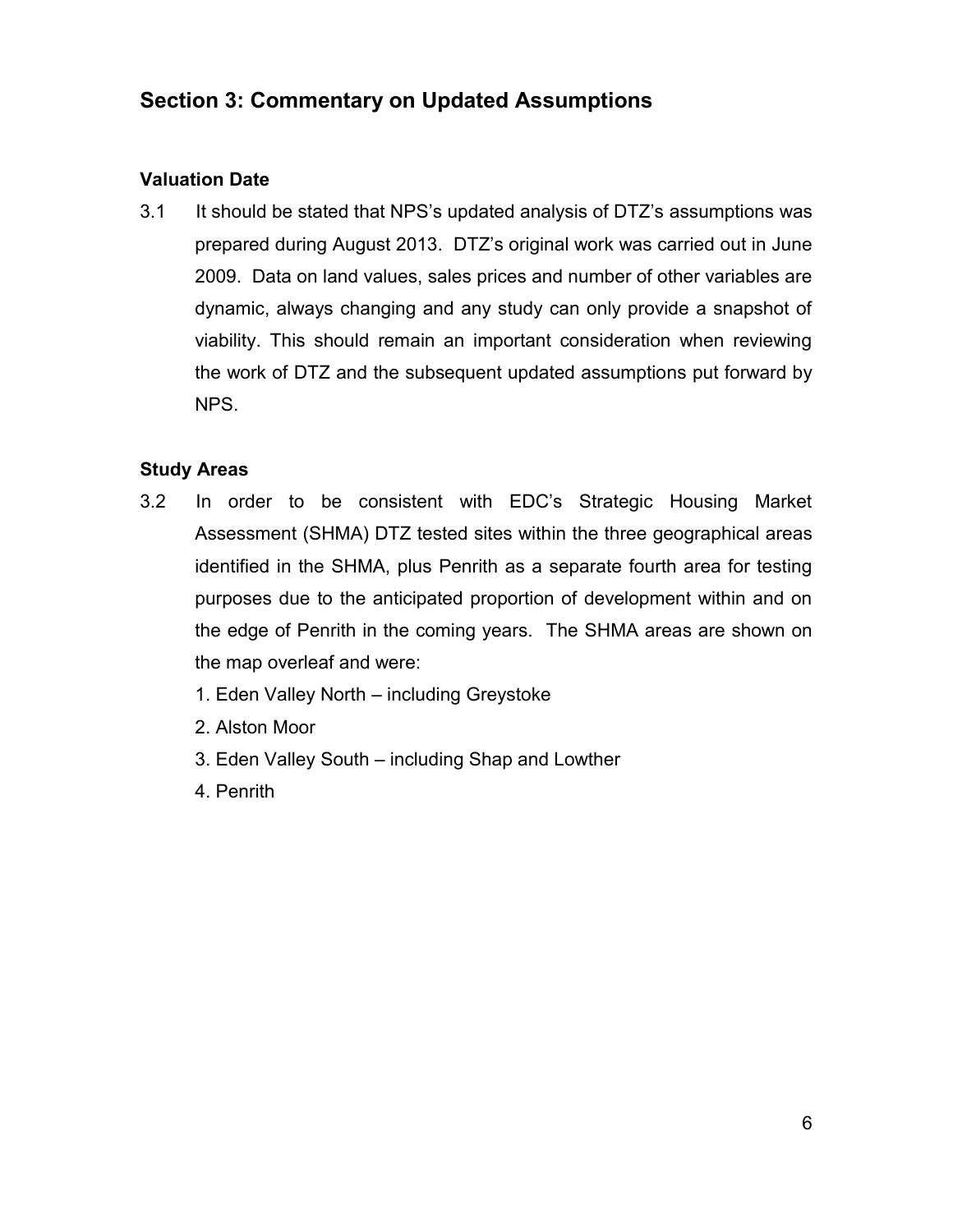

**DTZ Study Areas (Source:** Strategic Housing Market Assessment – 2009)

3.3 In view of the task to provide a professional opinion on whether the assumptions used and conclusions reached in the DTZ study remain appropriate NPS's 2013 work uses these same four study areas in order to be consistent with DTZ"s work.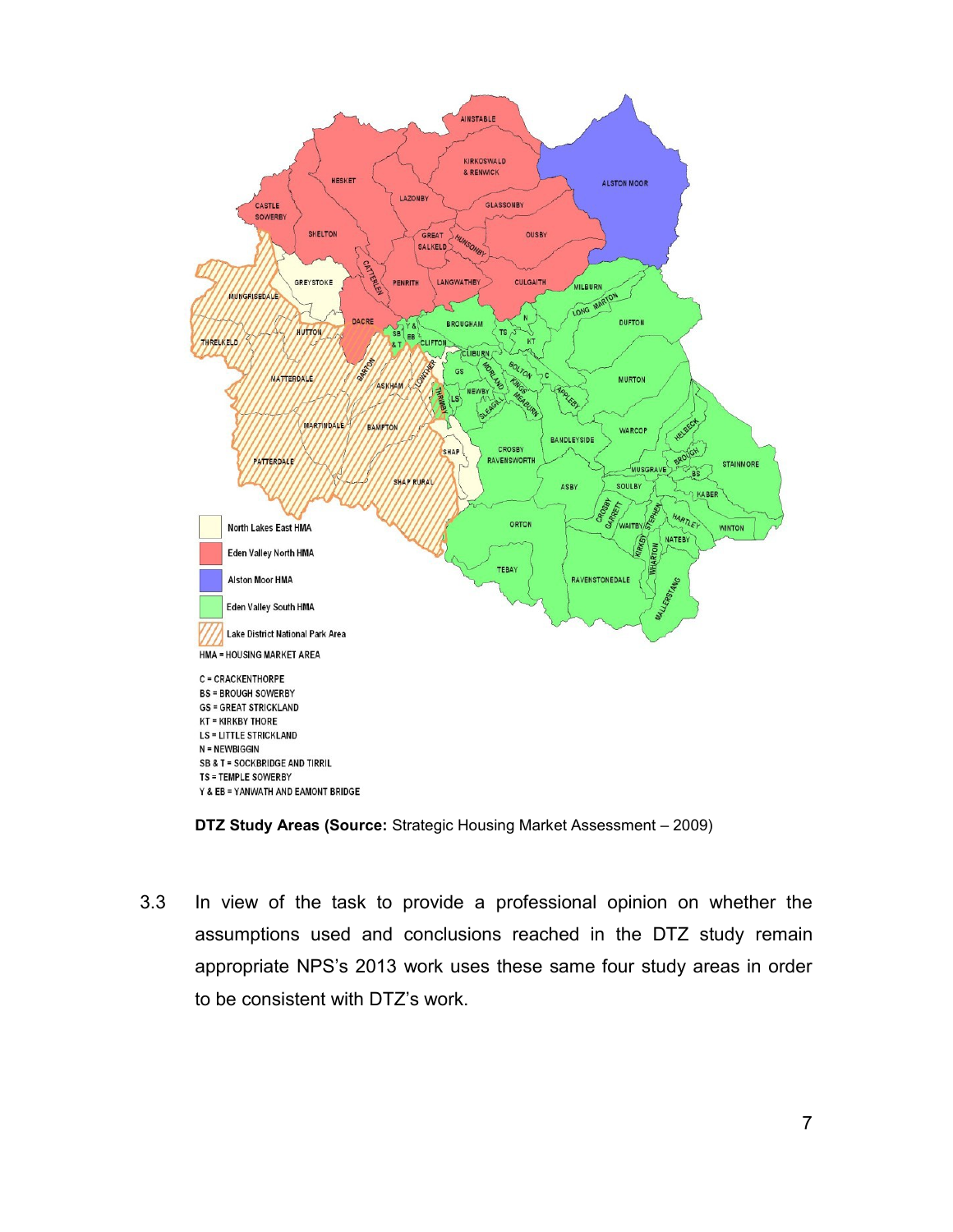## **Proposed Sites, Site Sizes and Site Densities**

- 3.4 DTZ undertook site testing in all of the four study areas on a range of sites varying in both size and density. This categorisation was an attempt to ensure that their economic viability testing encompassed the systematic differences in key variables by location.
- 3.5 NPS take the view that the site sizes tested by DTZ were appropriate:

| <b>Penrith Sizes</b>   |        |
|------------------------|--------|
| <b>Small</b>           | 0.25ha |
| <b>Medium</b>          | 0.5 ha |
| Large                  | 1 ha   |
| <b>Extra Large</b>     | 2 ha   |
| <b>Urban Extension</b> | 5+ha   |

| <b>All Other Area Sizes</b> |        |  |  |  |
|-----------------------------|--------|--|--|--|
| <b>Small</b>                | 0.25ha |  |  |  |
| <b>Medium</b>               | 0.5 ha |  |  |  |
| Large                       | 1 ha   |  |  |  |
| <b>Extra Large</b>          | 2+ ha  |  |  |  |
|                             |        |  |  |  |

3.6 Development density affects the overall number of units provided on a given land area and is therefore a key factor in determining land value. The DTZ study identified the appropriate development densities to be applied to hypothetical sites in each of the four study areas. The figures used were based on typical densities of recent and anticipated developments in each type of location, with high, medium and low density figures identified so as to enable testing of the degree to which changes in density affect viability. The density assumptions were agreed by DTZ with EDC and Stakeholders. It was decided not to consider high density development outside of the Penrith market area as the circumstances when developments will occur above 35 dph are likely to be rare. NPS's view is that these assumptions remain appropriate. The DTZ density assumptions, expressed as dwellings per hectare (dph), were:

#### **Penrith**

high density 40 dph medium density 35 dph low density 30 dph

**All Other Areas**  medium density 35 dph low density 30 dph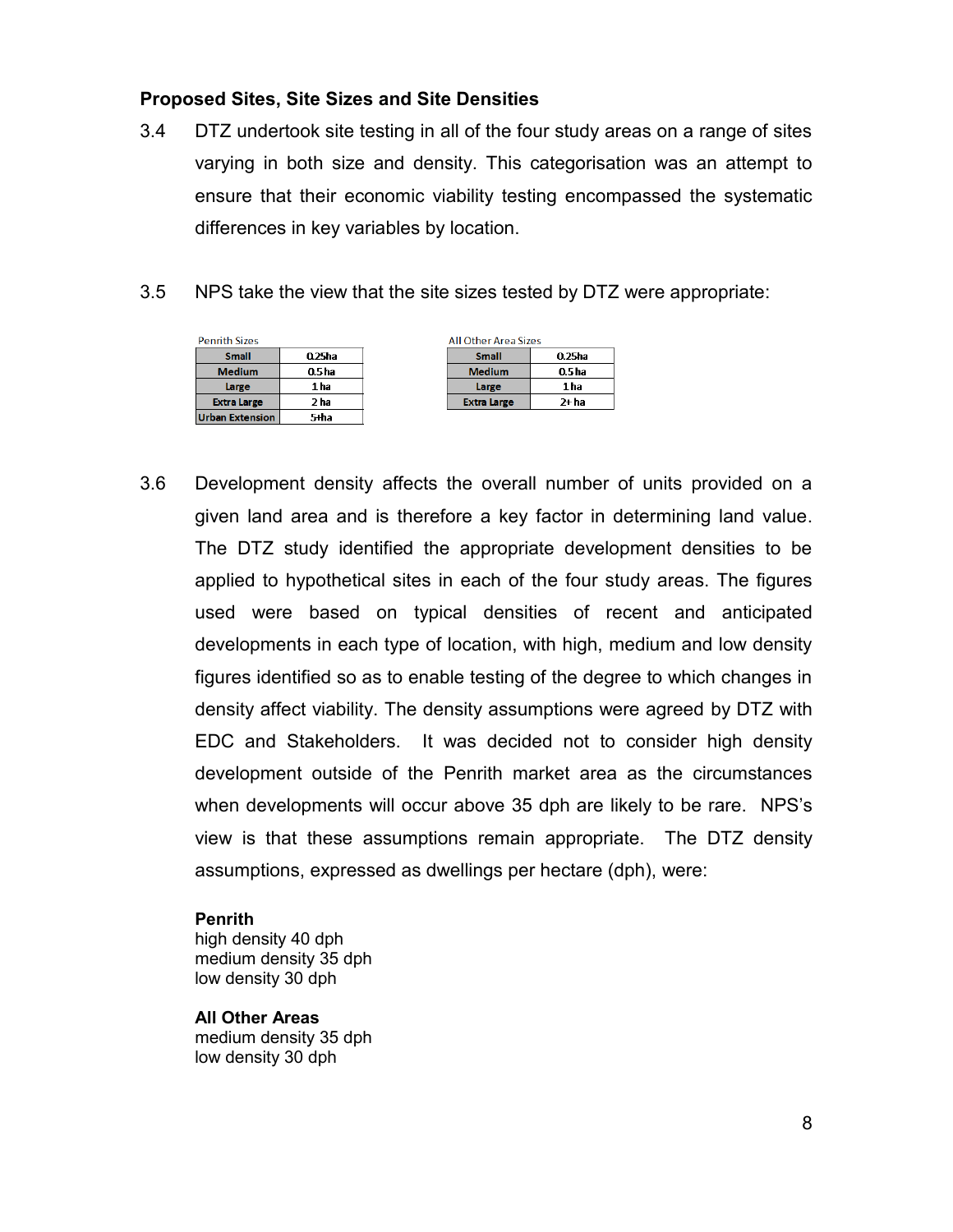3.7 Within each study area DTZ made unit mix assumptions, as set out below, which in the view of NPS remain appropriate:

| <b>Eden District EVA Site Identification.</b> |                     |                       |                        |                     |                       |               |                                       |                       |                    |
|-----------------------------------------------|---------------------|-----------------------|------------------------|---------------------|-----------------------|---------------|---------------------------------------|-----------------------|--------------------|
|                                               | <b>Small</b>        |                       |                        | Medium              |                       |               | Large                                 |                       |                    |
|                                               | <b>High Density</b> | <b>Medium Density</b> | Low Density            | <b>High Density</b> | <b>Medium Density</b> | Low Density   | <b>High Density</b>                   | <b>Medium Density</b> | <b>Low Density</b> |
| Penrith                                       | pshid               | psmd                  | PSLD                   | pmhd                | pmmd                  | <b>PMLD</b>   | PUHD                                  | pimd                  | PLID               |
| <b>Alston</b>                                 | n/a                 | ASMD                  | ASLD                   | n/a                 | <b>AMMD</b>           | <b>AMID</b>   | n/a                                   | <b>ALMD</b>           | <b>ALLD</b>        |
| <b>Eden Valley North</b>                      | n/a                 | <b>EVN SMD</b>        | EVNSLD                 | n/a                 | <b>EVN MMD</b>        | <b>EVNMLD</b> | n/a                                   | <b>EVN LMD</b>        | EVNILD             |
| <b>Eden Valley South</b>                      | n/a                 | EVSSMD                | EVSSLD                 | n/a                 | EVSMMD                | EVSMLD        | n/a                                   | EVSIMD                | EVSLID             |
|                                               |                     |                       |                        |                     |                       |               |                                       |                       |                    |
|                                               | <b>Extra Large</b>  |                       | <b>Urban Extension</b> |                     |                       |               |                                       |                       |                    |
|                                               | <b>High Density</b> | <b>Medium Density</b> | <b>Low Density</b>     | <b>High Density</b> | <b>Medium Density</b> | Low Density   |                                       |                       |                    |
| Penrith                                       | PXLHD               | PXLMD                 | PXLLD                  | n/a                 | PUEMD                 | PUELD         | Eden District EVA Site Identification |                       |                    |
| Alston                                        | π/a                 | <b>AXLMD</b>          | AXIID                  | n/a                 | n/a                   | n/a           |                                       |                       |                    |
| <b>Eden Valley North</b>                      | n/a                 | n/a                   | n/a                    | n/a                 | n/a                   | n/a           |                                       |                       |                    |
| <b>Eden Valley South</b>                      | n/a                 | EVSXLMD               | EVSXILD                | n/a                 | n/a                   | n/a           |                                       |                       |                    |
| <b>Total 36 sites</b>                         |                     |                       |                        |                     |                       |               |                                       |                       |                    |

Total 36 sites

#### **Planning and Abnormal Costs**

3.8 DTZ assumed that all sites have full planning permission, are clear of contamination and structures and are ready to develop. NPS endorses this approach for a strategic district-wide viability study of this type, which is not designed to test the viability of specific sites. Clearly some sites, particularly those of a brownfield nature, will have an element of abnormal cost. NPS has assumed brownfield land values as being adjusted upwards to absorb any abnormal expenditure into overall purchase expenditure" (see 3.18 - *below*) as supported by analysis of relevant transactional evidence. Such studies cannot seek to encompass all the potential differences in individual site circumstances that affect viability. What they can do is adopt realistic assumptions and variables that are likely to be broadly reflective of the majority of anticipated residential development schemes coming forward in the District within the foreseeable future.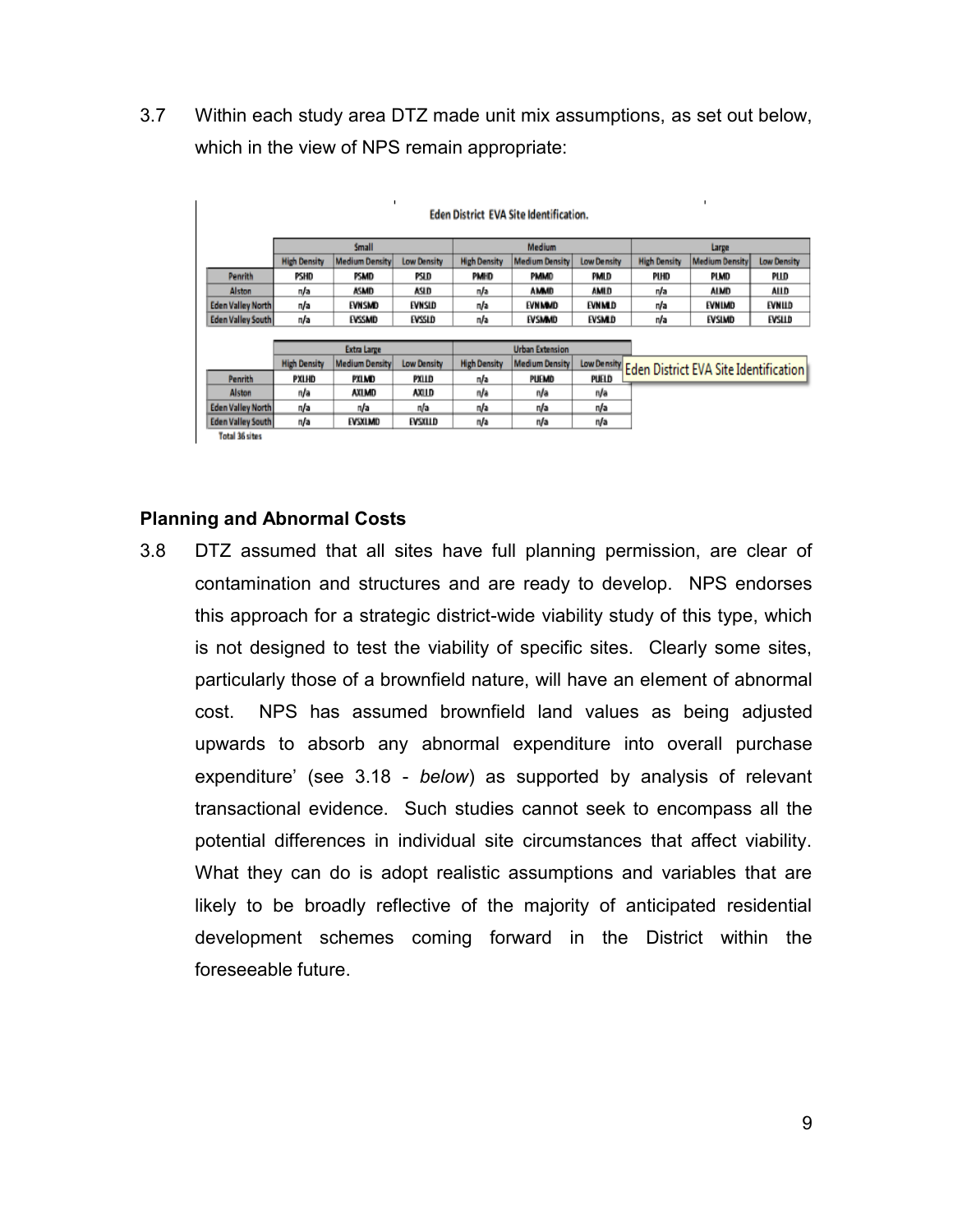#### **Developer Return (Profit)**

- 3.9 DTZ made the generic assumption in 2009 that developers on sites generating 10 dwellings or less will require a minimum net return of 16% on GDV (net of any finance cost or central overheads) and those developing sites generating more than 10 dwellings will require a net return of 18% on GDV. DTZ reported that Stakeholder Consultation endorsed their view that these were typical minimum rates of return being sought in the market.
- 3.10 It is important to acknowledge that the returns sought by different developers and how they secure this through the whole development process, can vary considerably. Developers will take into account a range of factors relating to the risk profile of the scheme, such as scheme size, time of delivery, location and other market factors, in determining what an acceptable rate of return is. Developer"s Return is often the most potentially contentious aspect of any Viability Assessment.
- 3.11 From experience NPS is aware that widely differing profit margins will be expected by different Developers within the Cumbria area. Even in the current economic climate some smaller Developers may be willing to accept profit levels of between 8 and 15% of GDV (net of central overheads) in order to keep their workforce employed. Such smaller Developers will generally have low level or no funding requirements and the policies of lenders will have minimal relevance.
- 3.12 Other Developers have greater profit expectations of anything from 15% and 20% of GDV. Developers falling into this bracket will generally utilise bank funding facilities and therefore the policies of lenders and particularly the current economic climate will have a greater effect. In general terms ongoing slow sales rates across the UK continue to cause lenders some concern.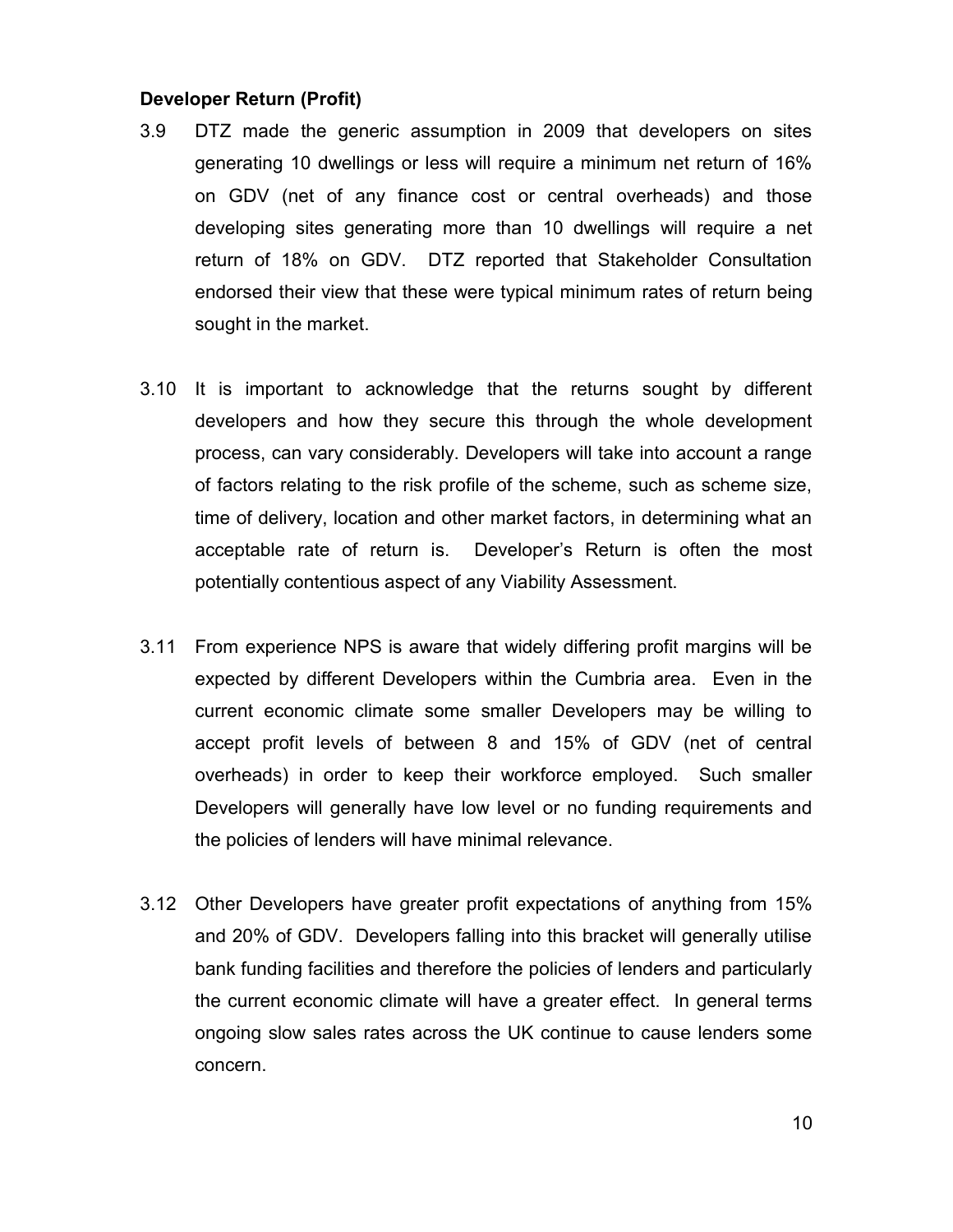3.13 In relation to the current situation in Eden District the NPS view is that whilst some parties would no doubt make the case for an increase in assumed levels of profit, there is little robust evidence to support the necessity to significantly amend DTZ's 2009 assumptions in this regard. NPS"s recent experience advocates an increase in the assumed level of return for sites of 10 dwellings or less from 16% to 17% of GDV. NPS is of the view that a return of 18% on GDV for sites generating more than 10 dwellings remains appropriate.

## **Land Value**

- 3.14 DTZ took the cost of land to be a percentage of Gross Development Value (GDV) for each of the schemes they tested. NPS's view is that this is a reasonable approach, subject to land value assumptions being formed from a sufficient degree of local market evidence to enable them to be meaningful and reliable. There is however, it seems, some confusion about the land value approach adopted within DTZ's 2009 study – in respect of the distinction between the treatment of greenfield, rural, brownfield and urban sites.
- 3.15 Appendix 6 of DTZ's study sets out slides used in a presentation to stakeholder participants on 25 October 2009. General assumptions are set out which include 'Land Values - 5 - 10% GDV - This depends whether it will be greenfield or brownfield'.

#### 3.16 3.32 of DTZ's report however states:

*'Through market research and stakeholder consultation it was agreed that a value of 10% of GDV in rural areas and 20% of GDV in urban areas should be assumed as a value at which land will be brought forward and developed for residential as opposed to an alternative development use value or maintained as its existing agricultural use in areas outside of Penrith*.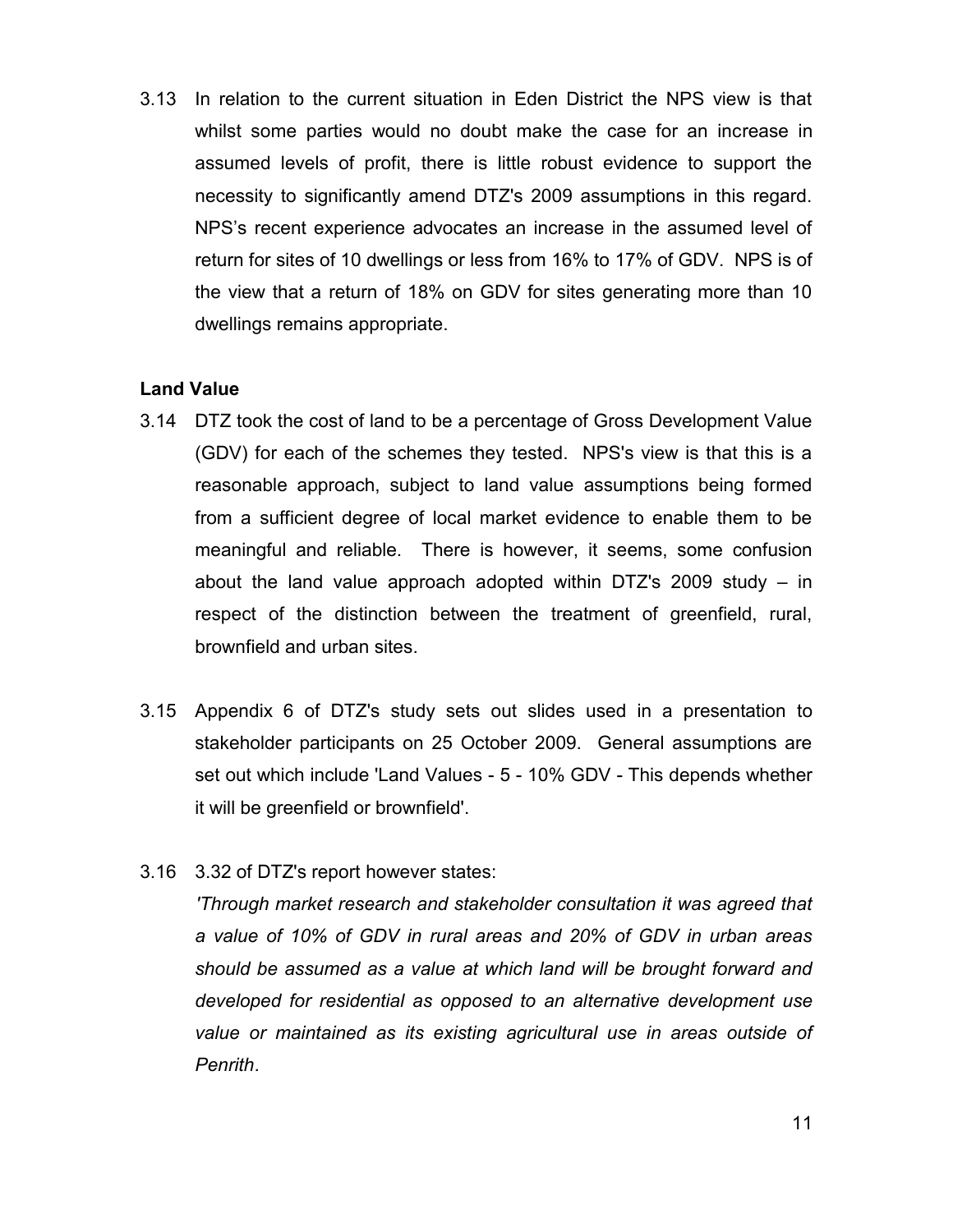NPS is not aware of any reasoned justification of evidence for land in rural areas to command twice as much, as a percentage of GDV, than land in urban areas. There is a clear logic for a distinction in value terms between greenfield and brownfield sites, but not between urban and rural sites. It is clear that the majority of envisaged development in Penrith (and indeed within the Dsitrict as a whole) will take place immediately outside the current developed area of the town on land currently in agricultural use. NPS would expect the land value of such sites to equate to a similar percentage of GDV as greenfield sites in small towns and large villages within the District.

3.17 Appendix 1 of DTZ's study sets out 'Economic Viability Baseline Assumptions'. Within a table setting out proposed study assumptions the following comments are put forward for land value:

*'These figures have been revised upwards following stakeholder consultation. Whilst stakeholders responded providing range of between 10% to 30% of GDV, the upper of these figures reflects the level of land value which would have typically been paid in the height of the market. For rural sites the impact of reality that schemes often provide less than 30 dph drives land value proportion of GDV higher than what would be calculated if schemes comprised 30 dph as a minimum. Likely brownfield sites will provide at least 30 dph hence higher land to GDV ratio is achieved. For both rural and brownfield consideration also given for deferred / staged land payments making the actual land price payable to the land owner less valuable than if payments were made up front.'*

3.18 Ongoing analysis of local recent Cumbrian transactions by NPS supports the broad assumption that greenfield sites with an existing agricultural use - where the buyer has taken account of planning policy in the purchase price - will typically command a site value of 10% of GDV. Brownfield sites come with a wide range of previous uses. Previous uses will invariably be higher value than agricultural value. Urban brownfield sites with a flatted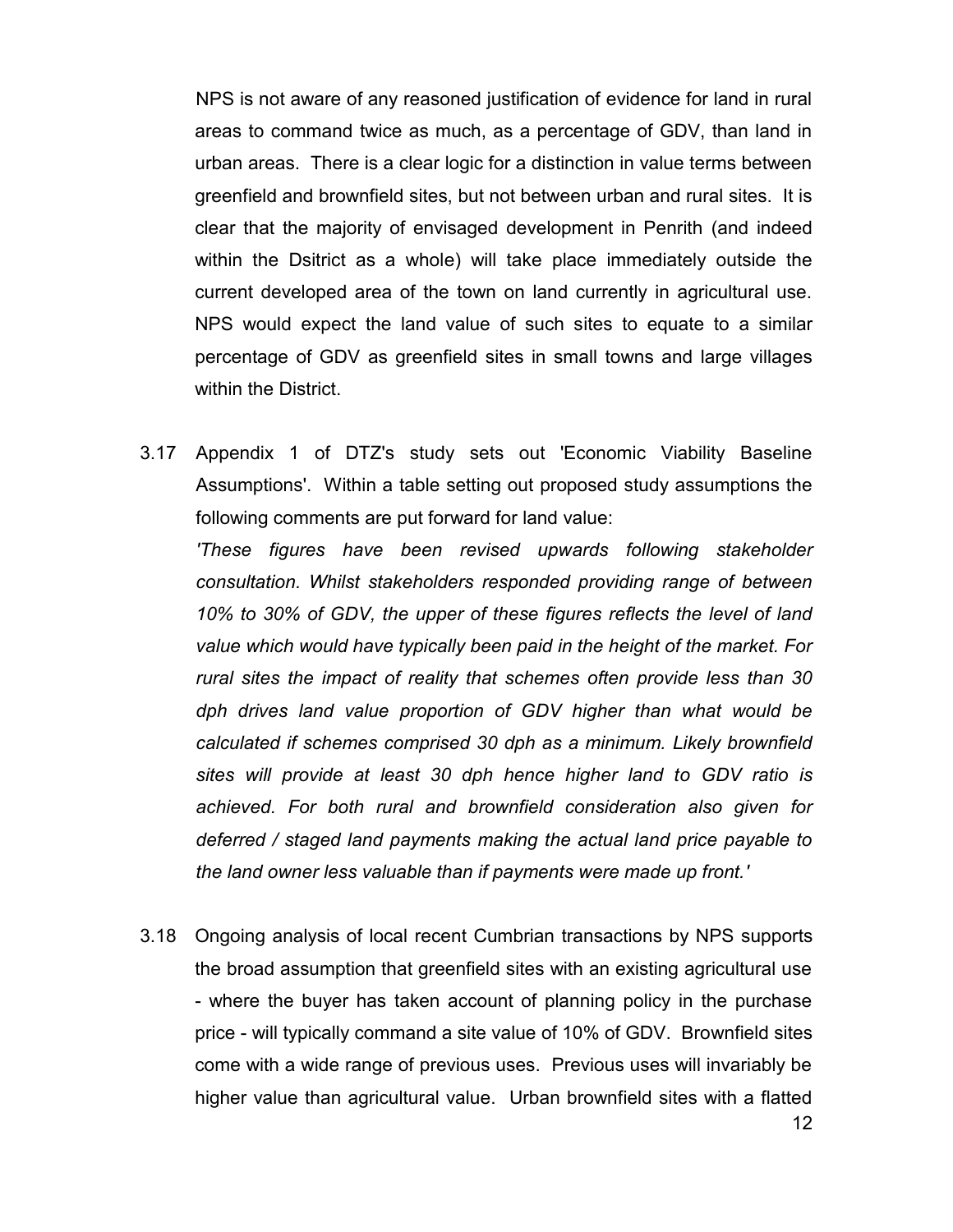element will produce high development densities. The extent of remediation necessitated by previous uses will also be a factor in brownfield land values. When purchase outlay is adjusted upwards to incorporate abnormal expenditure a broad assumption of site value of 20% of GDV for brownfield sites is in NPS's view realistic. For the purposes of the current exercise NPS has assumed that all sites fall neatly into the designation of either 'greenfield' or 'brownfield'. In the 'real world' this is often not the case and sites will often contain land which falls into both categories - thus affecting the resultant purchase price.

#### **Sales Rates**

3.19 The DTZ study assumed sales rates of one per month for small sites and two per month for large sites. Stakeholder consultees were reported in 2009 to be broadly in agreement with this assumption. NPS is of the view that this remains a sensible assumption, based on ongoing emerging local evidence, which suggests that sales rates begin achieved have not changed significantly since 2009. Furthermore this assumption is backed up by representations made by the development industry in South Lakeland (an adjacent district to Eden) during the consultation process relating to the recent South Lakeland DC (SLDC) Viability Study led to agreed assumption of a maximum delivery rate per development site of 20 market units per year.

#### **Build Costs**

3.20 The DTZ 2009 study used build costs taken from Building Cost Information Service (BCIS) data – re-based using the local index for the Eden area. NPS has updated these figures to be correct at the valuation date for the subject "refresh" exercise (August 2013). Median figures have been used for houses ('Estate Housing Generally' – £769 per m<sup>2</sup>) and flats (£872 per  $m<sup>2</sup>$ ). BCIS data is based on representative cost returns from the construction industry and as such is widely accepted as being appropriate for use in high strategic level AHEVA exercises of this kind.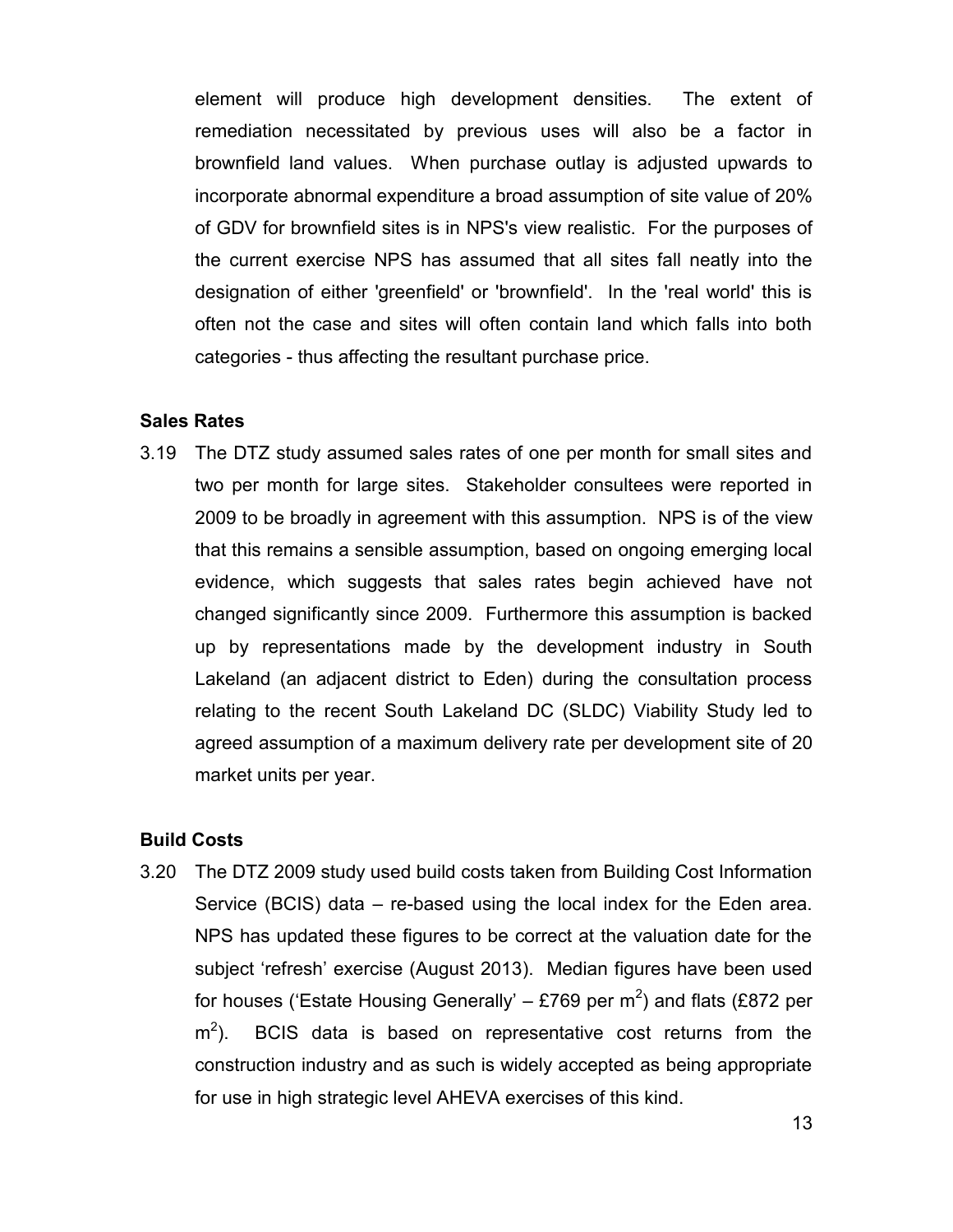- 3.21 In light of an ongoing drive by the Government towards higher Building Regulations the NPS update has assumed a minimum standard equivalent in cost terms to Code for Sustainable Homes (CfSH) Level 4. This has been taken to result in an additional cost above BCIS median of 6%.
- 3.22 Whilst BCIS costs include all works to the sub-structure and superstructure, preliminaries and site overheads, all external works within the curtilage of each plot and within the communal areas of the site (such as the installation of utilities, highways infrastructure and site landscaping) are excluded. Many of these items will depend on individual site circumstances and can only properly be estimated following a detailed assessment of each site. Clearly this is not practical within such a high level study. It is however possible to generalise. External costs are typically lower for higher density than for lower density schemes as higher density schemes will have a smaller area of external works, and services can be used more efficiently. Large greenfield sites are more likely to require substantial expenditure on bringing mains services to the site. In the light of these considerations NPS"s updated assumptions use a scale of allowances for the hypothetical residential sites, ranging from 10% of build costs for the smaller sites (0.25 hectares) to 15% for the larger greenfield schemes (of 1 hectare and above).
- 3.23 NPS have also assumed professional fees amount to 10% of build costs for each site. For greenfield sites a contingency of 2.5% has been allowed with a higher figure of 5% on brownfield sites.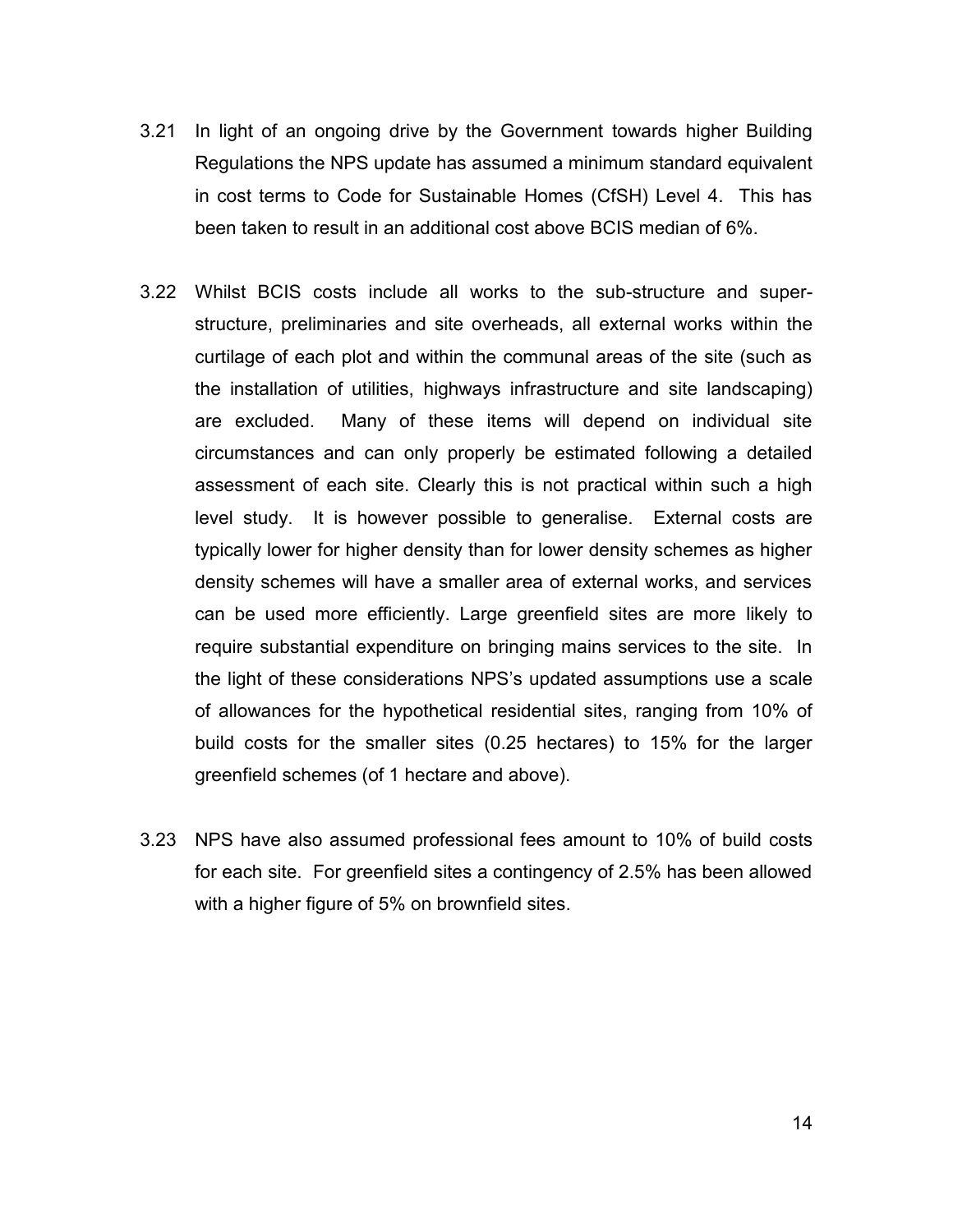3.24 The table below compares DTZ 2009 build cost assumptions (including professional fees and contingency) for houses with those adopted in 2013 by NPS:

|                   | DTZ 2009                                           | <b>NPS 2013</b>                                                 |  |  |
|-------------------|----------------------------------------------------|-----------------------------------------------------------------|--|--|
| Houses (Penrith)  | £839 per m <sup>2</sup> (£78 per ft <sup>2</sup> ) | £919 per m <sup>2</sup> (£85 per ft <sup>2</sup> ) <sup>*</sup> |  |  |
| <b>Houses</b>     | £893 per m <sup>2</sup> (£83 per ft <sup>2</sup> ) |                                                                 |  |  |
| (outside Penrith) |                                                    |                                                                 |  |  |

\* = *Greenfield sites with 2.5% contingency*

- 3.25 It can be seen that the DTZ and NPS figures are similar with the slight increase in build costs over the four year period since the DTZ study explaining the higher NPS figure. DTZ assumed higher build costs for the area outside Penrith. NPS has taken the view that the BCIS data has been re-based for the whole of the District, not just Penrith. Most of the key developers currently operating in the Eden are not based in Penrith. Some have their headquarters in Carlisle to the north, others in Kendal to the south, for example. To therefore assume that costs will be markedly lower for Penrith than the rest of the District does not in NPS"s view stand up to scrutiny.
- 3.26 In 3.22 *(above)* it was noted that BCIS costs exclude all external works within the curtilage of each plot and within the communal areas of the site (i.e. site infrastructure and landscaping). There is no reference in the text of the DTZ study that gives the impression that external / infrastructure costs have been reflected in their assumed build costs. The allowance of an additional 10% (for smaller sites – 0.25 hectares) to reflect externals / infrastructure costs brings NPS build cost assumptions for houses to £996 per m2 (£92.6 per ft<sup>2</sup>). An externals / infrastructure costs 15% allowance (for larger sites – of 1 hectare and above) brings NPS build cost assumptions for houses to £1,035 per m2 (£96.2 per ft<sup>2</sup>).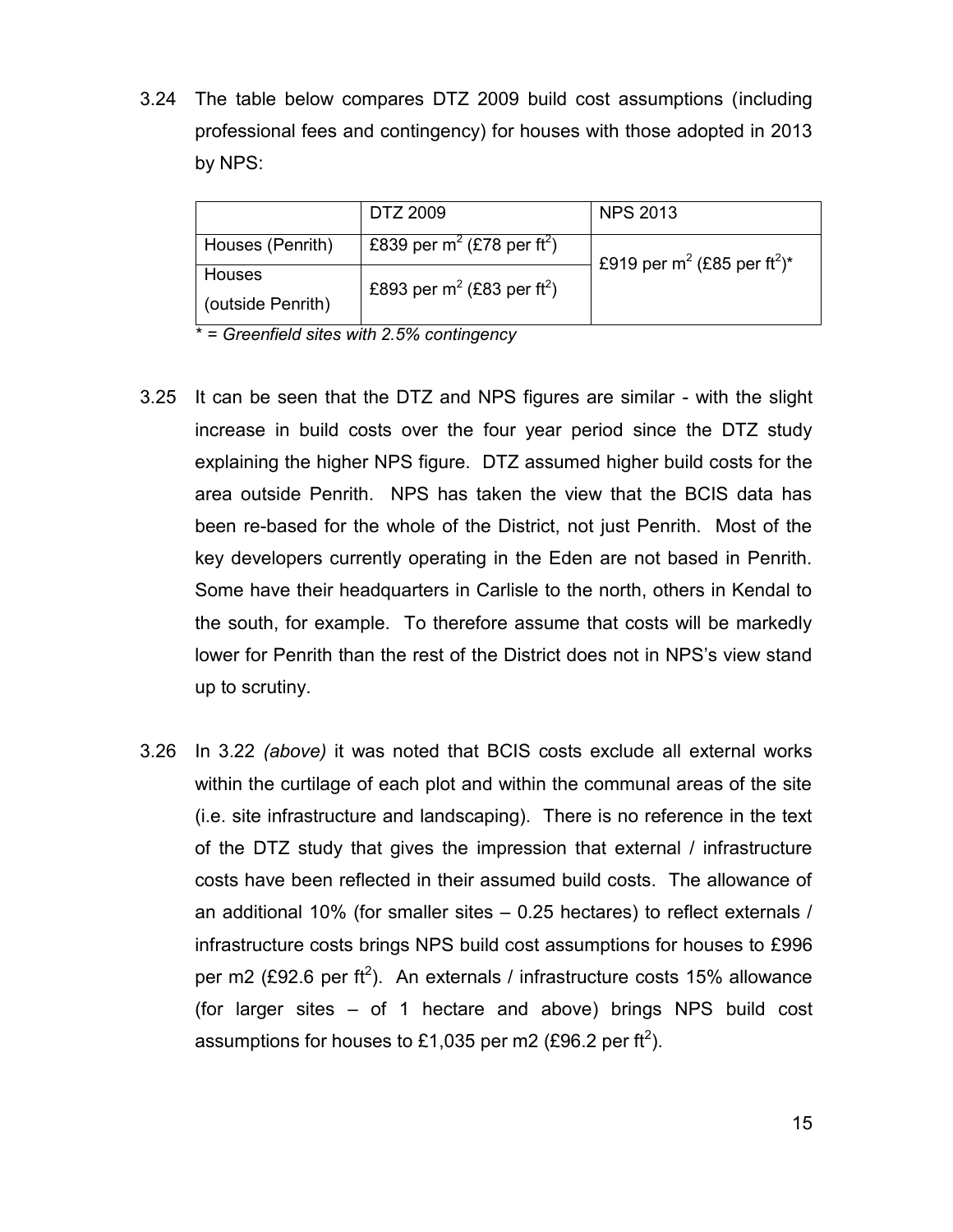#### **Unit Values**

- 3.27 As stated in 3.2 *(above*) DTZ tested sites within the three geographical areas identified in the SHMA, plus Penrith as a separate fourth area for testing purposes (Eden Valley North – including Greystoke; Alston Moor; Eden Valley South – including Shap and Lowther; Penrith). For a high level study of this type NPS takes the view that relatively large geographic values areas are appropriate.
- 3.28 The DTZ study states *(at 3.29)* that *'values, in terms of both sales values of new homes and land values vary across the study area'* and went on to adopt three "value bands" defined as high, medium and low value for each of these four geographic areas.
- 3.29 NPS's 2013 study update has simplified this approach by calculating an average value for each of the four geographic areas. These average values were calculated by sourcing sale prices (for the period since 1 January 2011), asking prices and floor areas of 237 new and recently built  $2$  homes within Eden District. These properties represent the vast majority of market activity in relation to new and recently built homes in the District within the past 2.5 years. **Appendix 3** sets out the information that was sourced and analysed as part of this task.
- 3.30 It should be noted that there has been no new development or re-sales of recently built houses in Alston in recent years, although the second-hand sales data for comparable properties within the different market areas and use of *Zoopla* house value index data suggest an assumption that values for new houses in the Alston Moor area would be approximately 10% below those of the rest of the District would be appropriate.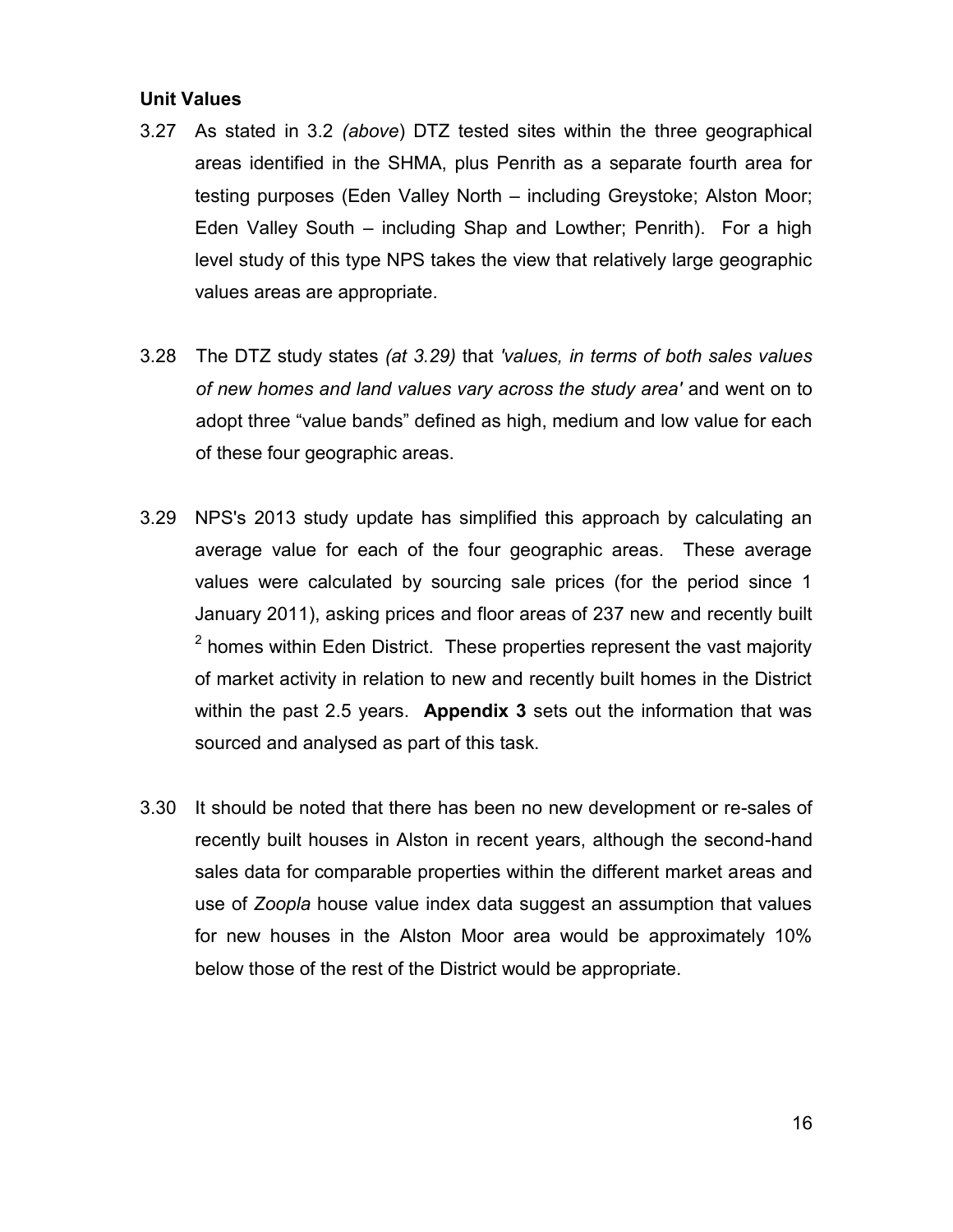- 3.31 The findings from NPS's market analysis of new and recently built homes are summarised in **Appendix 4**, which also compares average sale price and floor area assumptions adopted by NPS in 2013 to those used in the 2009 DTZ study.
- 3.32 It is noted that DTZ had assumed that houses with the same number of bedrooms developed in Penrith would be significantly smaller than those developed outside Penrith. NPS's 2013 research and analysis has uncovered no evidence that this assumption is correct. DTZ had also assumed, primarily due their differing floor area assumptions, that houses with the same number of bedrooms developed in Penrith would be of a lower value than those developed in other parts of the District (other than Alston Moor). Again NPS's 2013 research and analysis uncovered no evidence to support this assumption.
- 3.33 It is suspected that DTZ's floor area research may have been skewed by the inclusion of rural 'period properties' in the areas outside Penrith, which naturally will have larger rooms and be of a greater floor area than properties with the same number of bedrooms in a nearby town (i.e. in this case within Penrith). It is for this reason, and the fact the aim of this exercise is to consider the viability of prospective development coming forward within the District over the next few years, that the NPS 2013 update is based only on the analysis of houses built in the period from the mid 1990"s to present.

 $2^{2}$ – *taken to feature houses built in the period from the mid 1990's to present)*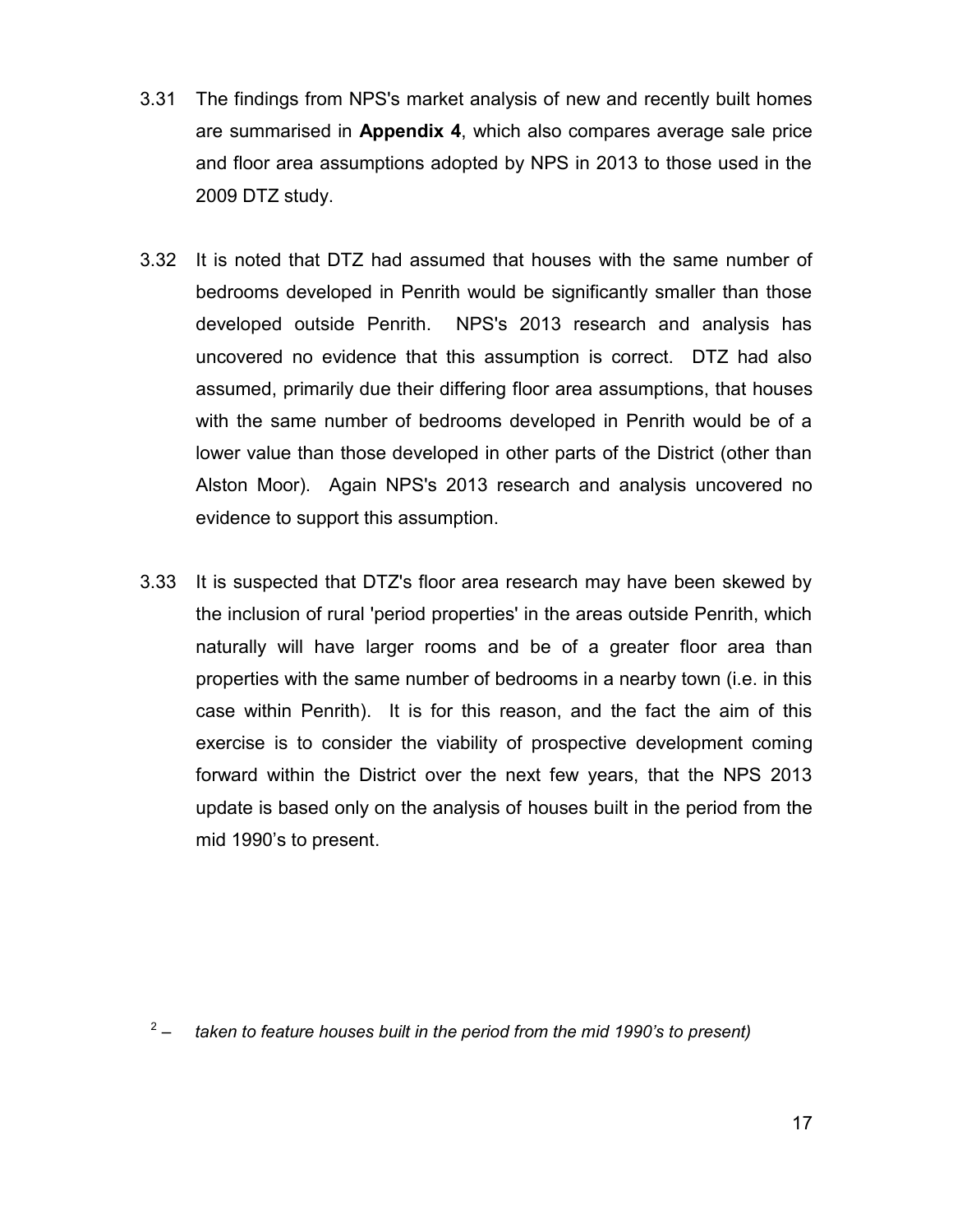#### **Housing Mix**

- 3.34 Following stakeholder consultation in 2009 DTZ produced proposed housing mix assumptions for each of the four "study areas". Assumptions for the three areas outside Penrith were the same. It was assumed that no five bedroomed houses would be developed within Penrith and that developments outside the town would see 10% of the total number of units being of five bedrooms.
- 3.35 Whilst there is no evidence to support significantly changing the DTZ proposed housing mix assumptions, NPS note that of 237 new and recently built homes within Eden District for which sale prices and asking prices have been analysed only one was of five bedrooms. Furthermore two recent significant developments within the District which NPS have looked do not feature any five bedroomed housing units. Although some developers may choose to include five bedroomed products in future proposals NPS takes the view that on current evidence it is unlikely that 10% of new houses built on sites outside Penrith will be of five bedrooms. This figure is more likely to be between 0% and 5%. Therefore for the purpose of the subject 'Refresh' Exercise NPS has assumed that the three "study areas" outside Penrith follow DTZ"s Revised Housing Mix Assumptions for Penrith (i.e. 25% of units to be 2 bed houses; 40% of units to be 3 bed houses; 35% of units to be 4 bed houses).

#### **Affordable Assumptions (Intermediate and Affordable Rent Homes)**

3.36 The completed DTZ study formed a key part of the Core Strategy examination evidence base and ultimately led to approval by the Core Strategy Inspector of EDCs affordable housing policy (CS10), which requires that in appropriate and relevant circumstances all new developments of sites within EDC"s area of planning control will include *'a target of 30% affordable share of each development above the minimum size threshold of 4 units'.*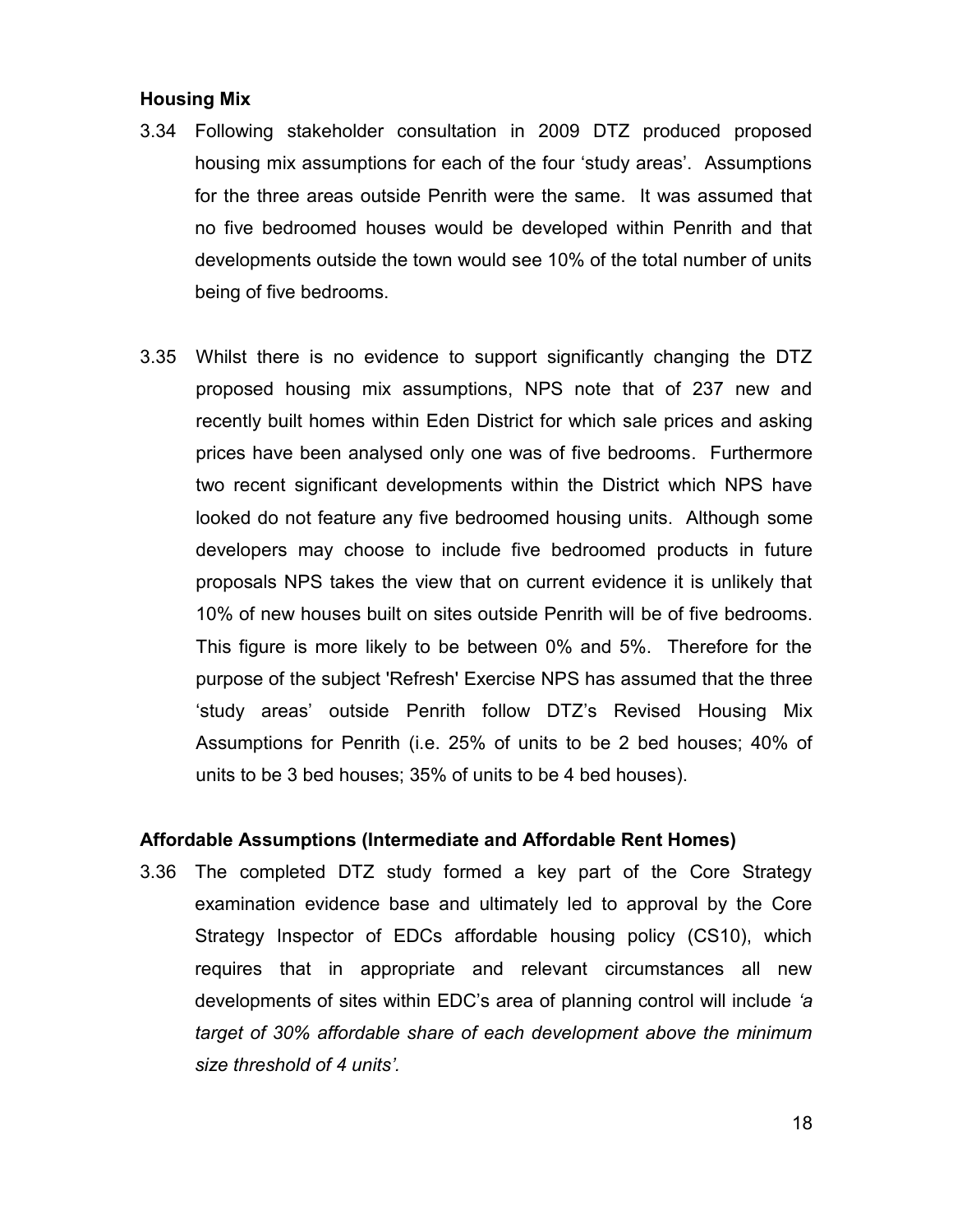- 3.37 NPS has been asked to provide a professional opinion on whether the assumptions used and conclusions reached in the DTZ study remain appropriate. Consequently NPS has assumed 30% affordable housing for all hypothetical sites tested.
- 3.38 In their 2009 study DTZ assumed that affordable units constructed within housing developments would be sold to housing associations. This remains the usual course of action for such developments within Eden District and NPS has retained this assumption with a default position that affordable units would be split equally between intermediate and affordable rent units. In reality this default position would be subject to site specific variation based on local housing need evidence, but such detail is beyond the scope of a high level strategic study of this kind. Incidentally DTZ"s base assumption had been that 70% of the affordable housing built will be for social renting and 30% will be intermediate tenure, which was reported to be reflective of the average findings of the 2006 Eden Housing Needs Survey. The DTZ study also looked at the impact on viability of changing this proportion to 50% social rented/50% intermediate and 30% social rented/70% intermediate. NPS's 2013 'refresh' commission does not extend to such sensitivity testing.
- 3.39 In 2009 DTZ assumed that intermediate housing units would be sold to housing associations at 50% of Market Value. EDC"s Strategic Housing Team advise that in 2013 this figure should be uplifted to 60% of Market Value.
- 3.40 In 2009 DTZ assumed that social rent units would be sold to housing associations at 35% of Market Value. By 2013 social rent units have been replaced by affordable rent units (where rent is capped at 80% of market rent). EDC"s Strategic Housing Team advise that affordable rent properties within the District are typically purchased by housing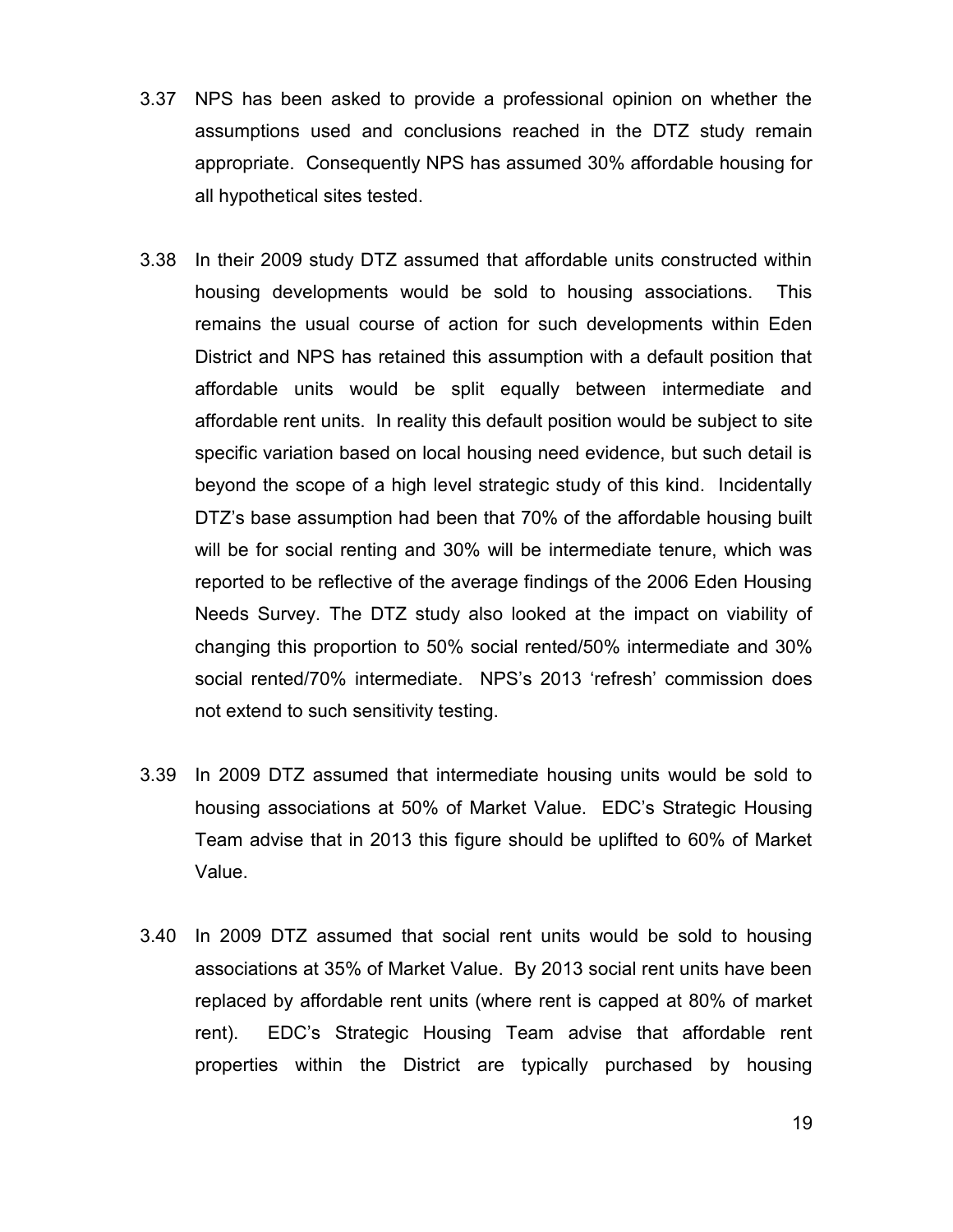associations at between 45% and 50% of Market Value. NPS has opted for an assumption of 45% of Market Value.

#### **Other Developer Contributions**

- 3.41 Planning policy and statutory consultees will typically seek a range of "developer contributions" from residential developments in addition to affordable housing, through Section 106 and Section 278 Agreements. Other such costs imposed by the public sector on developments, include highway works, provision of community facilities and education payments. These represent an additional development cost imposed on the development and, therefore, need to be taken into account in site-specific and strategic viability testing exercises.
- 20 3.42 EDC seeks payments from developers to mitigate the impact of each development, as appropriate, through improvements to the local infrastructure. In December 2012 Cumbria County Council published its Draft *Planning Obligation Policy* setting out in detail the contributions that developers may be asked to provide. NPS are aware that a number of aspects of the Cumbria County Council document (such as education and highways contribution) remain 'under discussion' between relevant stakeholders and are likely to vary in different parts of the District dependent on local circumstances. At this point in time it is difficult to sensibly come up with a 'one size fits all' per unit contribution allowance applicable across the District, or even a specific Housing Market Area within the District. Past trends in neighbouring South Lakeland District show that around £1,500 residential unit is an approximate average amount that has been collected. The future adoption and application of the Cumbria County Council *Planning Obligation Policy* and the 2014 proposed restriction to the ability of local authorities to pool s106 payments will undoubtedly lead to changes to typical levels of s106 contributions. Against this context NPS takes the view that it would be appropriate to continue with the DTZ approach of testing the viability effect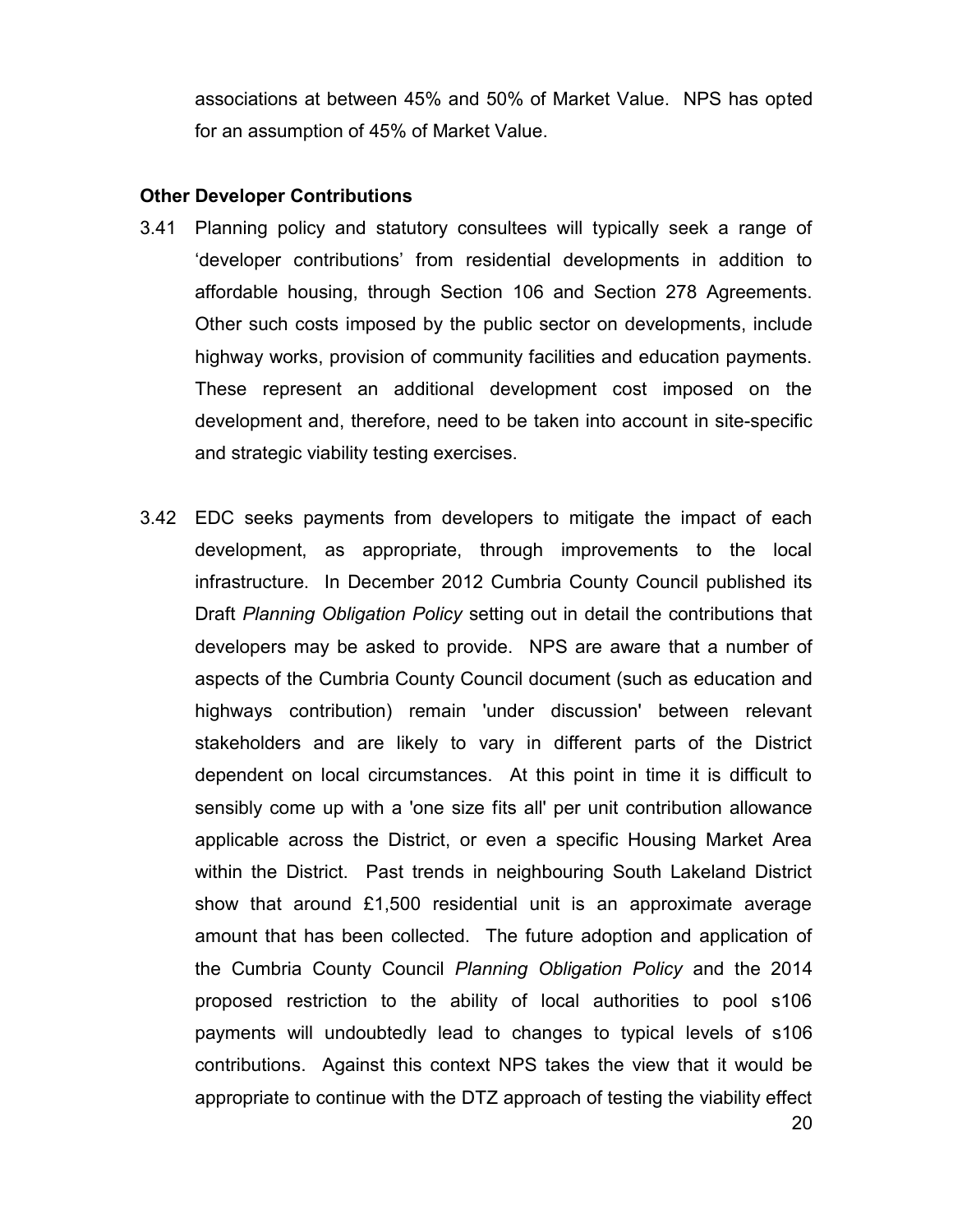of a range of s106 contributions (£1,000; £2,500; £5,000 and £7,500 per unit).

## **Local Occupancy Housing**

3.43 When DTZ undertook its 2009 study EDC anticipated that Local Occupancy Units would form part of its approved Core Strategy. Consequently DTZ were asked to look at the impact of the Local Occupancy requirement on scheme delivery and its impact on affordable housing viability. Following consultation with stakeholders DTZ felt that a figure of 15% reduction in value (this incidentally mirrors the result of similar previous consultation and analysis carried out by NPS in South Lakleland) was appropriate. Local Occupancy however no longer forms a part of EDC"s approved Core Strategy. NPS has therefore not tested this genre of housing.

## **Other Assumptions**

3.44 The DTZ 2009 study incorporated a number of other assumptions which were held as constant for all aspects of the viability testing exercise. NPS has reviewed these and amended as necessary. Details are set out below:

|                                     | DTZ 2009 Assumed Rate       | NPS 2013 Assumed Rate       |
|-------------------------------------|-----------------------------|-----------------------------|
| Cost of finance                     | 7.55% per annum             | 7.5% per annum              |
| Disposal costs including            | 3% of gross development     | $2.5\%$<br>of<br>gross      |
| sales<br>and<br>marketing           | value (sales receipts) (for | development value (sales    |
| expenses                            | private units only)         | receipts) (for all units)   |
| <b>Site</b><br>acquisition<br>costs | 5.75% of land value         | Stamp Duty (0 to 5% of      |
| (including Stamp Duty)              |                             | value dependent<br>land     |
|                                     |                             | upon transaction figure) +  |
|                                     |                             | 1.5% of land value (for     |
|                                     |                             | legal<br>acquisition<br>and |
|                                     |                             | costs)                      |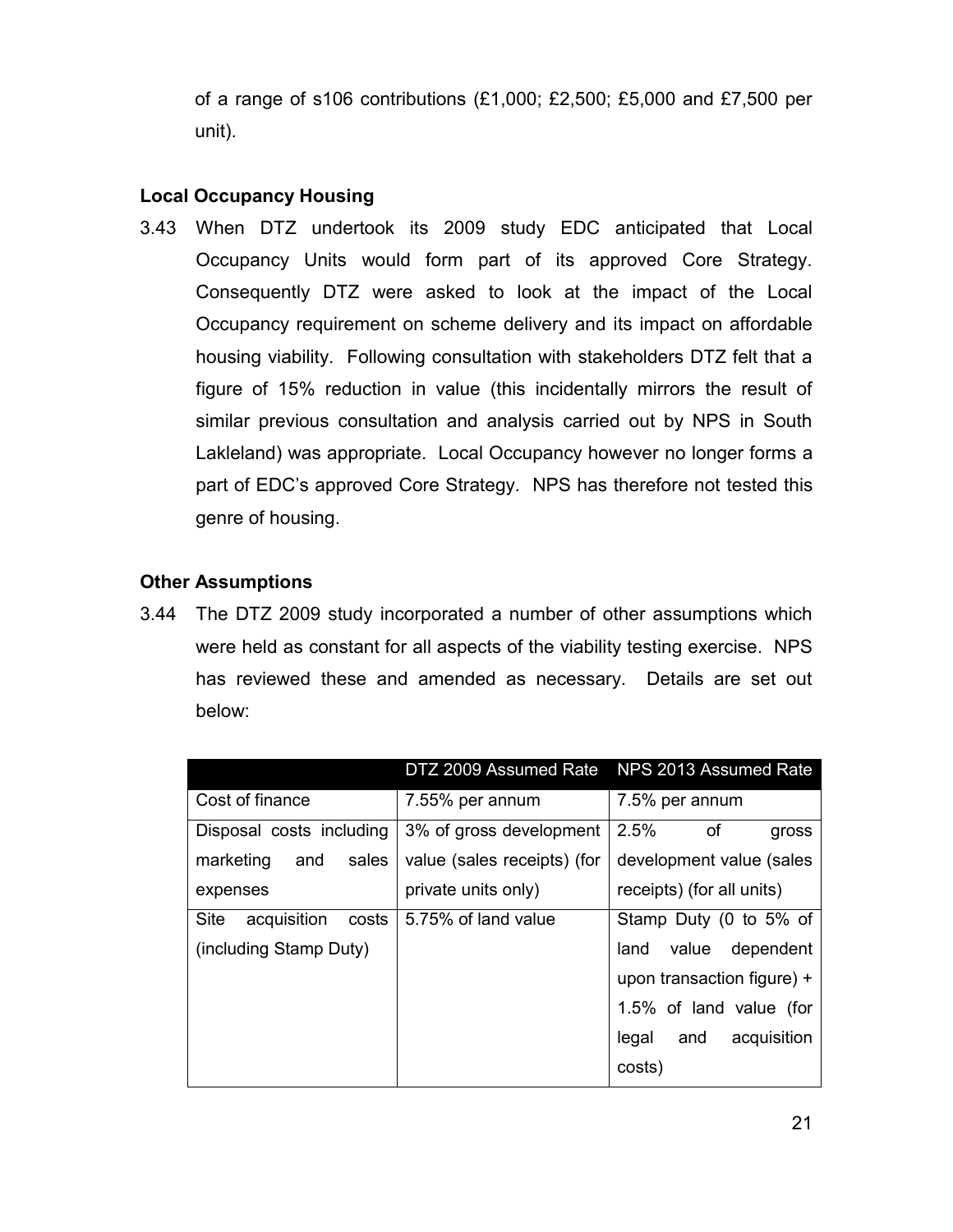# **Section 4: Commentary on 2013 Site Viability Results**

- 4.1 NPS fed the updated 2013 assumptions and variables (as detailed in Section 2) into a standard development appraisal Discounted Cash Flow (DCF) model – commonplace in the development industry and mirroring the approach used in the DTZ 2009 study – in order to ascertain the viability of a range of hypothetical new build development scenarios representative of the type of sites that have and are likely to come forward for development within the District. The results of this exercise are set out in **Appendix 2**.
- 4.2 As set out in 3.18 *(above)* greenfield sites have been assumed to command a site value of 10% of GDV. Brownfield sites (with purchase outlay adjusted upwards to incorporate abnormal expenditure) have been taken to command a site value of 20% of GDV. Schemes that produce a positive residual balance when all variables (including site value / land price) have been deducted from sales receipts are deemed to be viable. Schemes that produce a negative balance are deemed to be unviable.
- 4.3 It can be seen that for the three "study areas", other than Alston Moor, greenfield sites of low, medium and high densities withlow "developer contribution' requirements  $(E1,000$  and  $E2,500$  per unit) are viable.
- 4.4 In the Alston Moor area even greenfield sites with the lowest "developer contribution' requirements (£1,000 per unit) are marginally unviable.
- 4.5 In the three "study areas", other than Alston Moor, greenfield sites with higher 'developer contribution' requirements (£5,000 and £7,500 per unit) are viable at both high and low densities for small (0.25 ha) sites. With "developer contribution" requirements at these levels greenfield sites in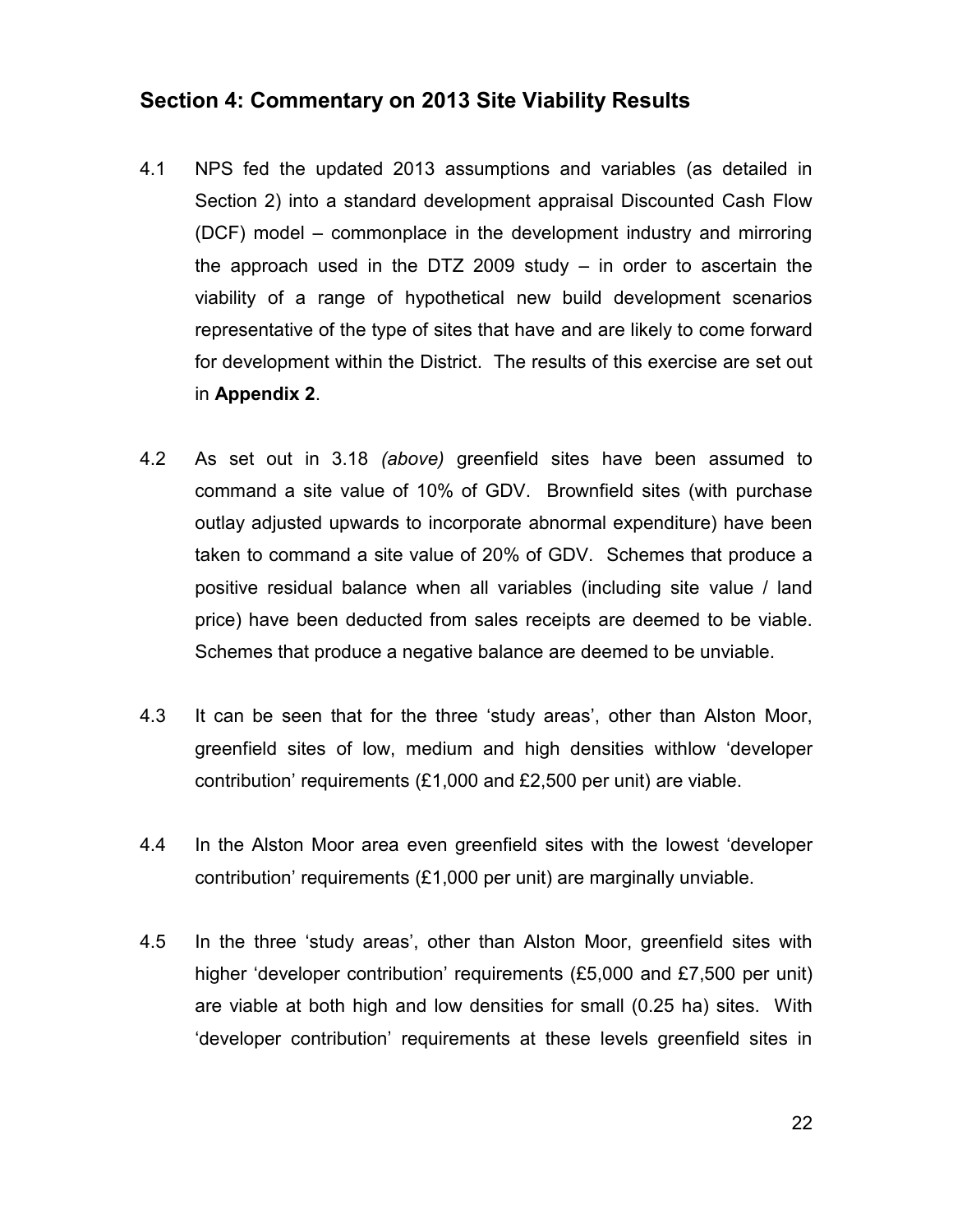these three areas at low, medium and high densities are unviable to varying degrees for large (1 ha) sites and urban extension (5 ha) sites.

- 4.6 The reason why greenfield sites with higher "developer contribution" requirements (£5,000 and £7,500 per unit) lead to a viable scenario for small sites, but an unviable scenario for large and urban extension sites, can be explained by looking at the differences between assumptions adopted. Small sites (less than 10 units) have been taken to require a level of developer"s return (see 3.13 *above*) of 17% on GDV. Whereas larger sites (more than 10 units) have been taken to require a developer"s return of 18% on GDV to reflect increased risk on a greater amount of capital outlay. Smaller sites (0.25 ha) are also assumed to necessitate externals costs of 10% of build costs whereas larger sites (1 ha and above) are assumed to necessitate externals costs of 15% of build costs. It could be argued that build costs would be lower for larger sites, due to economies of scale savings, which would balance out the increased developers return and externals costs of larger sites. It is beyond NPS"s current brief to conduct analysis to explore the legitimacy of this argument further, however it is acknowledged that economies of scale savings are invariably seen to some degree on larger developments.
- 4.7 All greenfield site scenarios of all densities and "developer contribution" levels for the Alston Moor area are unviable.
- 4.8 All brownfield site scenarios of all densities and "developer contribution" levels for all study areas are unviable.
- 23 4.9 It is NPS"s view that the results of the DCF development appraisal site modelling exercise are a fair reflection of what has actually happened in reality within Eden District over the past four years since the Core Strategy examination. It is understood that developers have indicated willingness to develop a number of greenfield sites, with no abnormal constraints, with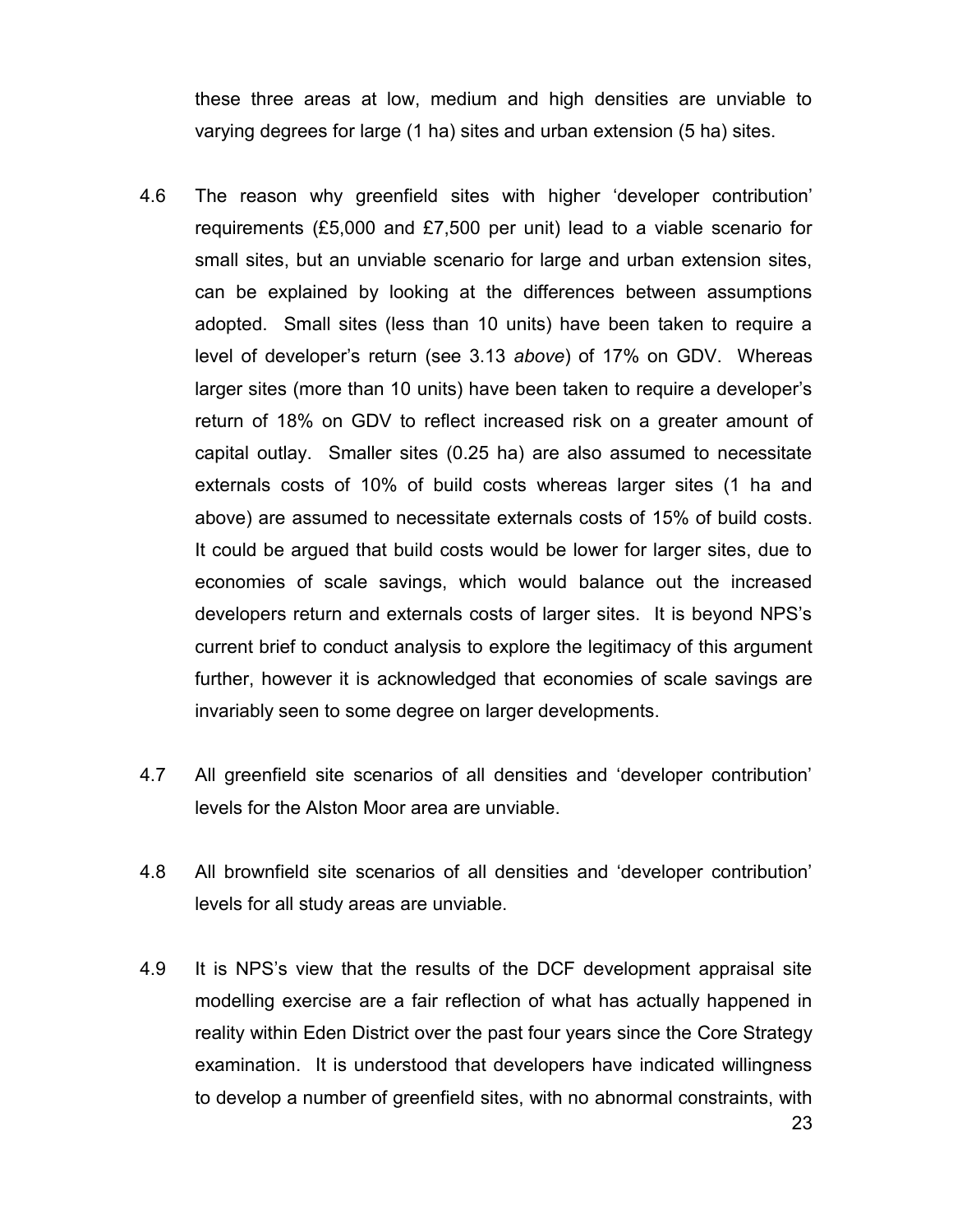a full quota of 30% affordable housing. This mirrors the situation in South Lakeland, where NPS is also retained by the District Council in a planning viability advisory role. Again a number of greenfield sites, with no or minimal abnormal constraints, have been developed or it has been indicated that they can be developed with a full quota of 35% affordable housing (the adopted South Lakeland policy). In both Districts it is envisaged that such unconstrained greenfield, as opposed to brownfield, sites will continue to form the majority of Housing Land Supply in years to come.

- 4.10 Over the last four years in Eden District two significant developments have taken place on mixed brownfield / greenfield sites in Kirkby Stephen and Clifton. HMLR searches indicate that in both cases land purchase prices (adjusted for abnormal expenditure – remediation of a former quarry on one site and demolition of a hotel on the other) were in the range of 10% to 15% of GDV. Neither site was able to viably support a developer contribution of 30% affordable housing. Approved affordable housing contributions were 13% and 20% respectively. Again further supporting evidence is available from the adjoining South Lakeland area – where for example a brownfield site in Kendal (former public house and former car park) was redeveloped in 2011 with an approved provision of 22% affordable housing.
- 24 4.11 In conclusion this document provides a professional opinion on whether the assumptions used and conclusions reached in the DTZ 2009 study remain appropriate. NPS has gone on to test the viability of the updated 2013 assumptions and variables across a broad range of development scenarios representative of the type of sites likely to come forward for development within the District. It has been established that unconstrained greenfield sites in all areas other than Alston Moor can in theory potentially be developed viability – as long as developer contributions are kept below £5,000 per unit. As developer contributions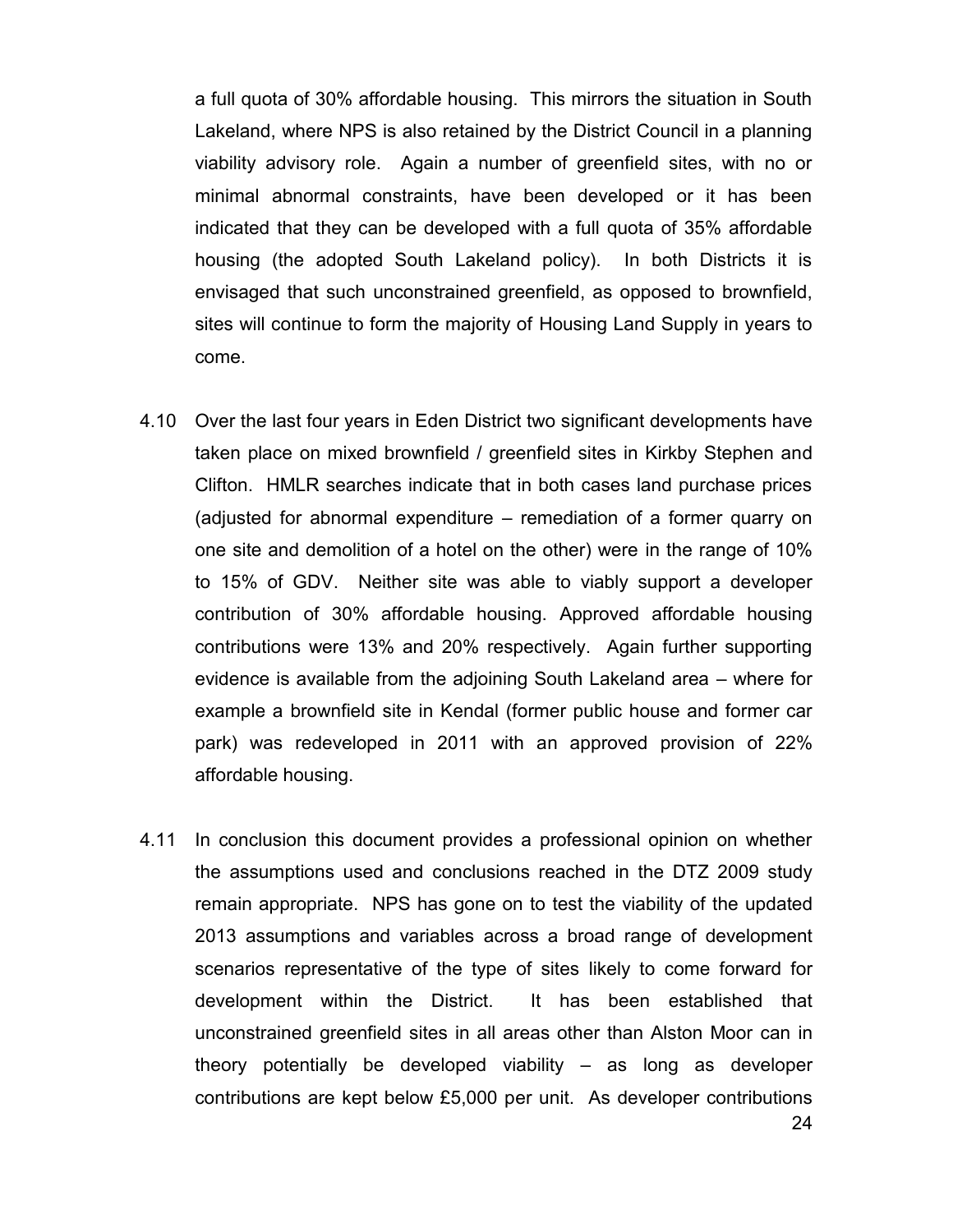are increased above this level the amount of affordable housing that can viability be provided is likely to decrease from the 30% policy target.

4.12 Brownfield sites will typically have some element of abnormal development costs. The NPS 2013 work shows that it is unlikely that such sites will be able to viably provide affordable housing at the 30% policy target. EDC Core Strategy policy CS10 does however provide flexibility for developers to provide evidence, in the form of a site based viability assessment, to justify deviation from the 30% policy target for such sites.